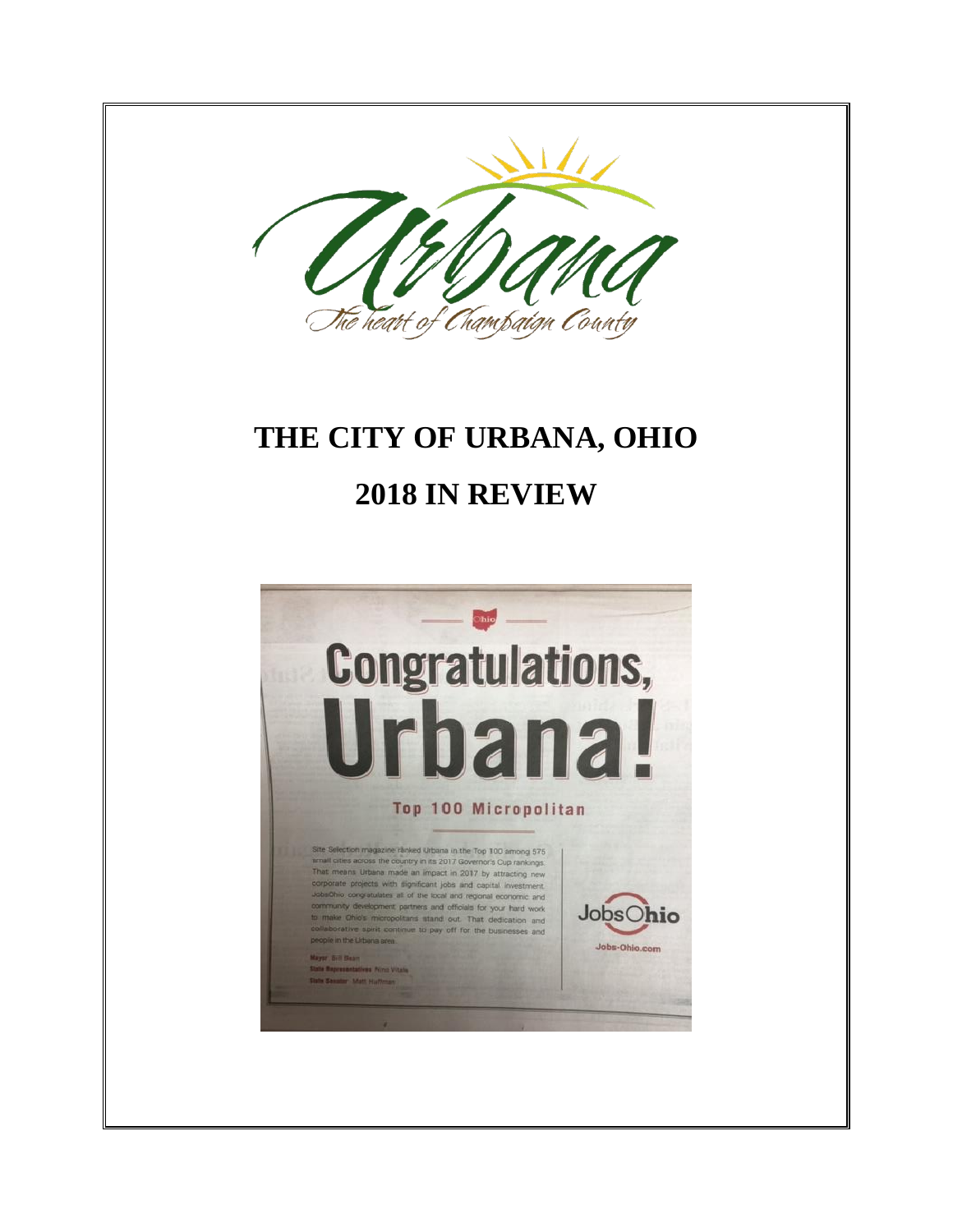# **TABLE OF CONTENTS**

| <b>Title</b>        | Page |
|---------------------|------|
|                     |      |
|                     |      |
| Cemetery            |      |
|                     |      |
| Engineering         |      |
| Finance             |      |
| Fire & EMS          |      |
| Law Office          |      |
|                     |      |
| Police              |      |
| <b>PUBLIC WORKS</b> |      |
| Water               |      |
|                     |      |
| <b>Street</b>       |      |
| Technology          |      |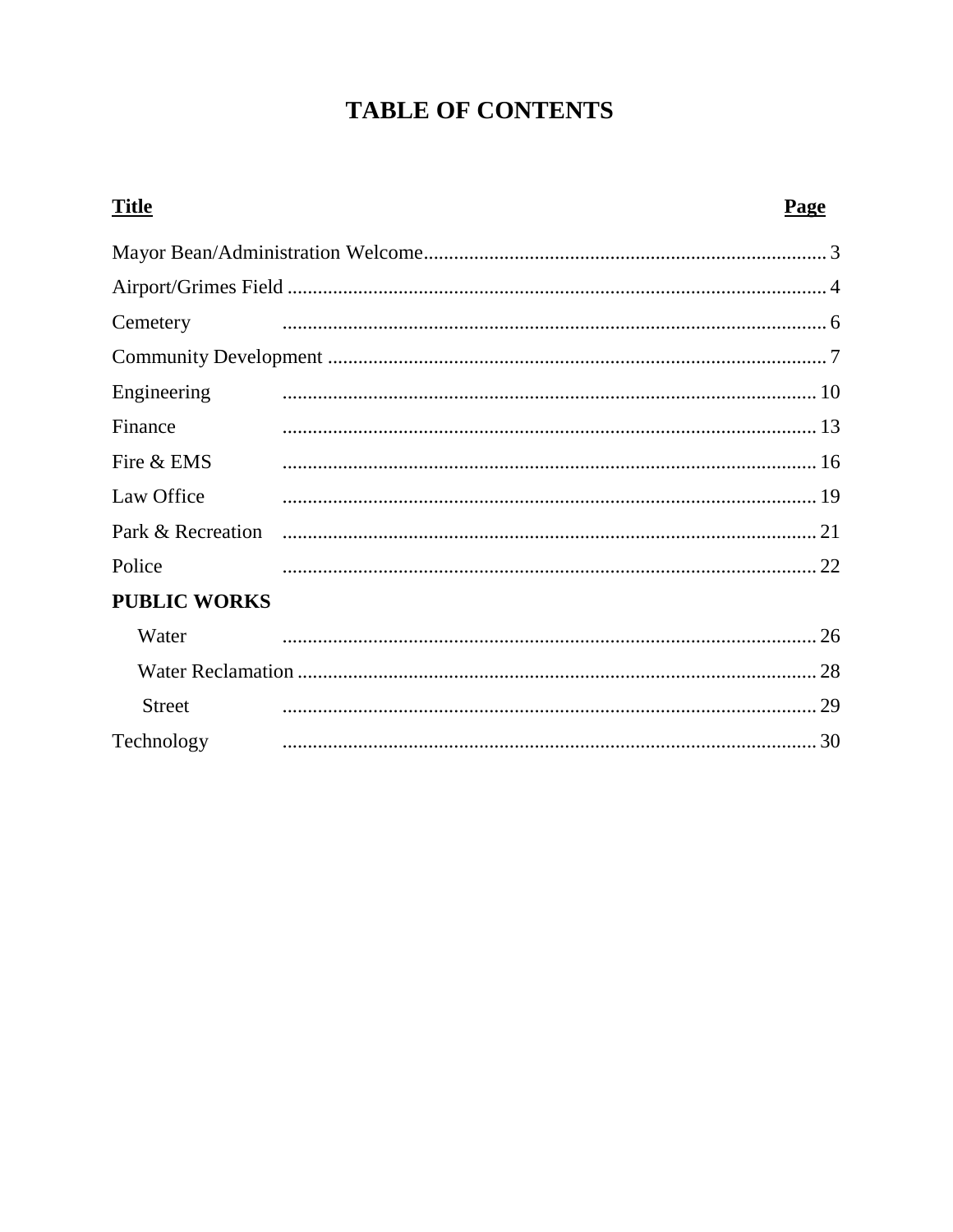

205 S. Main Street Urbana, Ohio 43078 http://www.urbanaohio.com 937-652-4300

Dear Citizens of Urbana,

There's an old adage that goes something like, "time flies when you're having fun", and like most people, when we flipped the calendar to January a rather unsettling sensation occurred, along with the thought, "where did the year go?" It is fun to look back on the days and months of progress, and always a pleasure to gather these highlights of success and share them with you.

We look back on 2018 as a year of positive change and continued growth; we remain focused on our commitment to improving the city's physical and economic infrastructure. After much planning and hard work, 2018 proved that creating a vision, establishing goals and then focusing on implementation made for a year of solid growth, as evidenced by the opening of Memorial Health's and Navistar's new facilities; the opening of Urbana City School's new Pre K-8 and High School buildings and re-establishing a School Resource Officer (SRO) within the district. It's refreshing to see the collaborative efforts of our community's families, businesses, non-profits, schools, churches and governments successfully bring about the improvements we all want and need. After all, this is OUR community and when everyone pulls together, the opportunities are endless.

Throughout the year, a significant amount of progress was made by every division within the City's organization in maintaining critical day-to-day operations, managing special projects and laying the foundation for future plans. Each division of the City, in collaboration with the CEP, contributed to our efforts in expanding economic development; pursuing available funding opportunities; and prudently addressing deferred maintenance issues of our facilities and infrastructure, demonstrating that we all take great pride in serving the citizens of Urbana and it shows in what we do.

Urbana, like the majority of municipalities across the United States, cannot operate like the days of old, but rather we must look for opportunities to maintain value-added service levels within the confines of a relatively flat budget. Key to our efforts to maintain a sound level of service is a continued focus on challenging the norm and applying the "prudent man" philosophy by re-evaluating "what we do" and "why we do it." While there may be arguments on both sides, the fact remains that no organization can successfully serve its customers if revenues don't keep pace with expenses; our number one objective is serving the community in the best possible manner.

The following summary provides you with an overview of a few of the City's accomplishments, which were made possible through the efforts of our dedicated and professional staff members, elected officials and volunteer members of various City boards and commissions. Our Division Heads, through a culmination of information gathering and many hours of editing share a résumé of key events and highlights from their respective divisions, which we hope you find informative, but most importantly it is a reflection of our commitment to the community.

Remember, vibrant communities aren't created by accident, but rather they are built through a concerted effort of engaged stakeholders. The city is at a critical juncture with major initiatives focusing on revitalizing our community, as reflected in our 2019 plan, including finalizing the redevelopment of the former Q3 JMC, Inc. brownfield property on Miami St., the reconstruction of the Roundabout (in collaboration with ODOT) encompassing one block each direction from Monument Square, and the groundbreaking for the new hotel near the intersection of U.S. Rte. 68 and St. Rte. 55. We look forward to an exciting year ahead as these new projects and initiatives are rolled out. Serving the Urbana community continues to be an honor and a pleasure.

Sincerely,

*Bill Kerry*

Bill Bean -- Mayor Kerry Brugger – Director of Administration

*"Someone is sitting in the shade today because someone planted a tree a long time ago." -- Warren Buffet*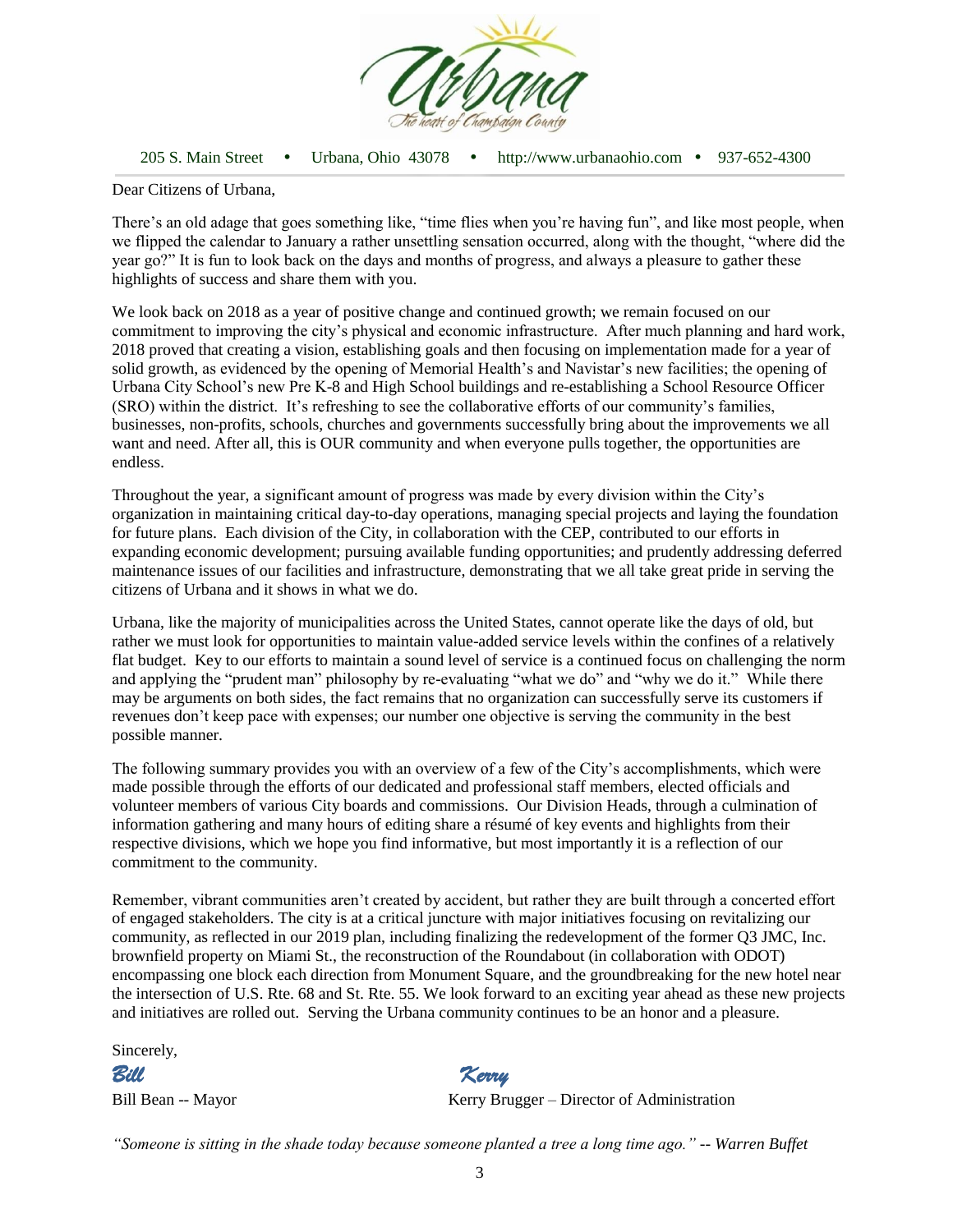## **AIRPORT GRIMES FIELD**

## **Major Events/Projects:**

## **Overview**

- Grimes Field is a general aviation airport located one mile north of Urbana, Ohio on Route 68. Major facilities include a 4,400' runway with full parallel taxiway. Operations are supported by a GPS approach with vertical guidance and AWOS III weather reporting. Grimes Field is owned and operated by the City of Urbana, but the Airport is self-supporting, receiving no money from the City's General Operating Fund.
- Grimes Field is managed by 1 Full-time city employee, 1 part-time associate responsible for grounds maintenance, and 1 part-time maintenance associate.
- Grimes Field is included in the National Plan of Integrated Airport Systems and a member of the National Aviation Heritage Area.
- Grimes Field is home to several on-airport businesses, including: Miami Valley Hospital's Careflight, Mad River Air Flight Instruction Charter and Maintenance, W & W Aviation Maintenance, the Champaign Aviation Museum, the Grimes Flying Lab Museum, the 'Ohio Wing of the Mid America Flight Museum', and the Airport Café. Services include a general aviation terminal building, fuel sales, hangar rental, flight instruction, charter operations, and aircraft maintenance.
- Currently there are 62 aircraft based at Grimes Field. The Champaign Aviation Museum continues to 're-build' a B-17 bomber to flying condition. Approximately 75% of the parts are being built from scratch, brand new, so they are actually building a 'brand new' B-17. The Champaign Aviation Museum has become the "Center of Excellence" for B-17 Bombers. The Grimes Flying Lab Museum & Foundation preserves and maintains the legacy of Warren Grimes, who developed much of the aircraft and airport lighting we see today.

## **Economic Impact**

 Grimes Field, along with its related events has an economic impact equivalent to 56 full time jobs with an annual payroll of \$1,038,600, equaling \$3,407,500 in output. (data from ODOT aviation study)

## **2018 Summary**

- May In partnership with the National Museum of the U.S. Air Force, Grimes Field hosted a Gathering of Aircraft in observance of the opening of the Memphis Belle Exhibit. During World War II the Memphis Belle was the first B-17 to complete 25 missions and make it back to the U.S. We welcomed over 10,000 visitors to Grimes Airport during the week, including many veterans and prior crew members of the B-17. We also had several P-51 and other support aircraft from the same time period here at Grimes Airport. Weather concerns did not allow for many of the 'on the ground' activities at the National Museum of the United States Air Force, so most of the week the aircraft were here at Grimes Field, we didn't mind a bit!
- $\bullet$  July Grimes hosted the annual July 4<sup>th</sup> celebration The Rotary's Chicken Dinner was again a big hit. The Art Council presented the Tom Petty tribute band 'Kings Highway' to a large crowd, which was enjoyed by all. The fireworks presented by the Rotary Club were the best yet!
- 2018 Fuel Sales totaled 54,000+ gallons, an increase of roughly 5,000 gallons from 2017
- The two pitched south sections of the terminal building roof were replaced, the terminal building now has a completely new roof.
- Lightning strikes again caused damage to the AWOS, all repairs were completed and returned to service. We increased grounding and since have had no additional problems.
- Coordinated all annual preventative maintenances, license renewals, regulatory inspections
- Champaign Aviation Museum held many events, including: Annual Gala, Annual Army Air Force Remembrance Day, Several Reunions and private events. The B-25 Champaign Gal which is based here at Grimes attended many Events and Fly-Ins around the country. They have recently received approval by the FAA to sell rides in the B-25.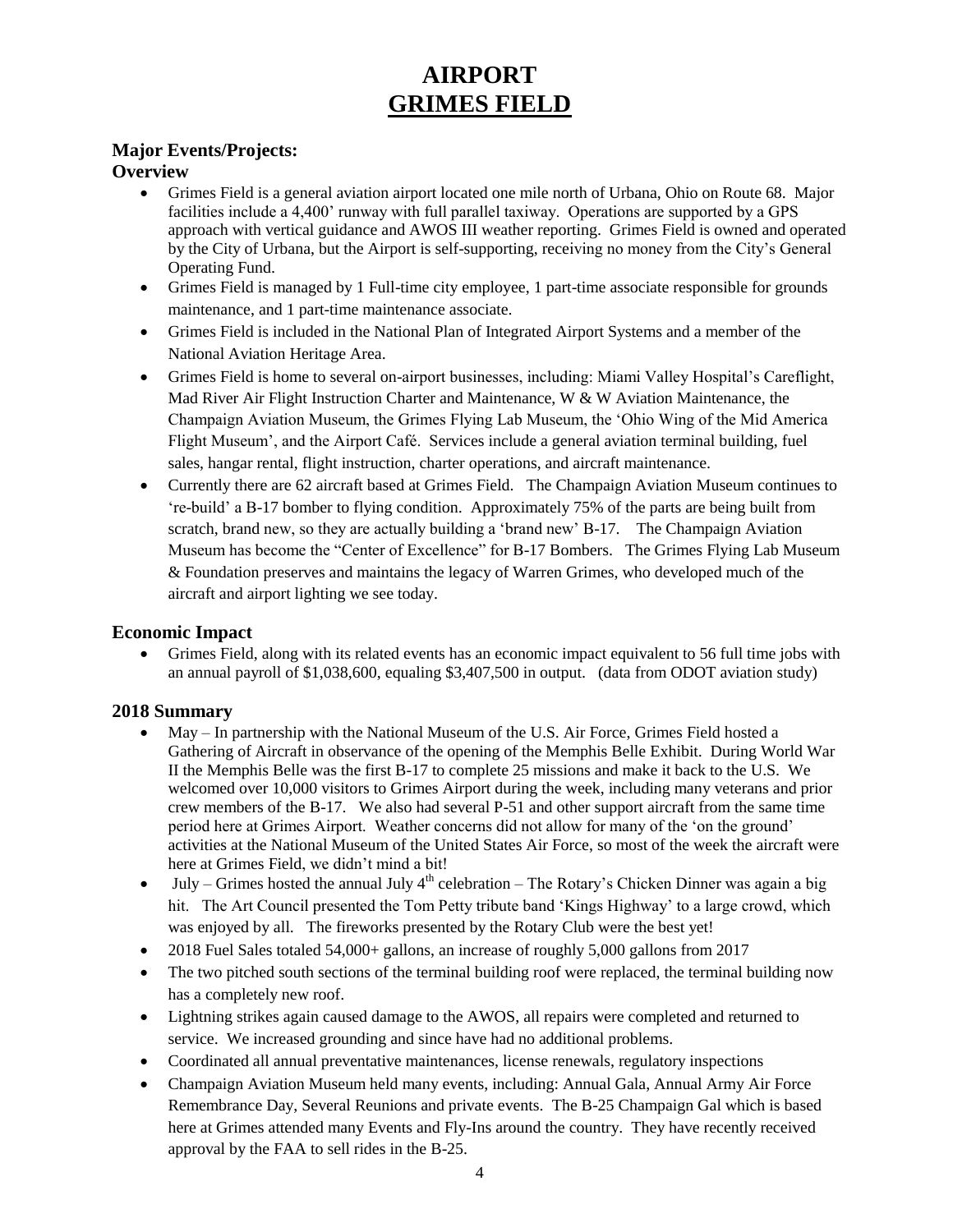- Champaign Aviation Museum also began construction of a 60 X 100 addition on the north side of building. This will be used as workshop and storage space, freeing up valuable floor space.
- We increased Grimes Airport security by adding security monitoring cameras(4) to monitor both electric gates, main ramp, and fuel pump area.
- Supported Champaign County Visitor's Bureau with presence at AAA Travel & Lodging Show in Columbus and various events throughout the area. Also supported Urbana's 'New Hotel' committee.
- Continued working with the FAA and the Ohio State Historical Preservation Office on improvements at Grimes, completed our Environmental Study and began construction of a new T-Hangar building. Pre-ground work is complete, but as of this writing weather has stopped concrete work until spring (or extended warm spell)
- In August, MERFI, the Mid Eastern Regional Fly-In held its 51st annual Fly-In 'Wings & Wheels'. MERFI is one of the longest running Fly-Ins held in the United States. Weather dampened the aviation activities Saturday morning, but approximately 50 cars were on-hand for the car show. After noon the skies cleared off and many aircraft showed up.
- October  $5<sup>th</sup>$  &  $6<sup>th</sup>$ , Champaign County Balloon Festival returned to Grimes. Winds prevented launching the balloons but they still managed to inflate and glow. A huge crowd enjoyed watching them light up in time to the music.

## **Sharing Our Vision for 2019 and Beyond:**

- Pursue growth and improvements maintaining Grimes Field as a destination airport in the region
- Bring additional aviation related businesses to Grimes (electronics, paint, interior, museums)
- Add additional cameras to the video monitoring system for 'next step' security increase
- Maintain programs and events to enhance community engagement.
- Continued support to other departments as needed

## **2019 Planned Events:**

- April  $13^{th}$  / Rain date April  $20^{th}$ , EAA Chapter 421 will host a Young Eagles Day (kids 8 to 17 get to experience their first airplane ride free)
- May  $13/14/15$  The 'D-Day Doll', a C-53 aircraft will visit Grimes Field. During World War II this aircraft was based in England, and dropped paratroopers into Normandy on D-Day. The aircraft is also a veteran of Operation Market Garden, Operation Varsity and the Siege of Bastogne. It will be stopping at Grimes on her journey to return to Normandy for the  $75<sup>th</sup>$  Anniversary activities there. Rides and tours are planned while here.
- May  $24<sup>th</sup>$  Grimes Airport, in partnership with Walter & Lewis Funeral Home will host a 'First Responder Appreciation Day' – the goal is to raise funds to purchase equipment for the Urbana Fire Dept. Planned to be an annual event, the benefactor will be a Champaign County organization.
- June 6,7,8 Grimes will be presenting a Military Appreciation event in remembrance of D-Day in cooperation with National Museum of U.S. Air Force. Actual events and activities are still being discussed.
- $\bullet$  July  $4^{\text{th}}$  Independence Day Celebration, Firecracker Auto Show, Rotary Chicken Dinner, Arts Council Live Entertainment, Rotary Fireworks
- August 17/18 Mid Eastern Regional Fly-in Wings and Wheels Cruise-In
- $\bullet$  Oct 4/5 Balloon Festival / Rally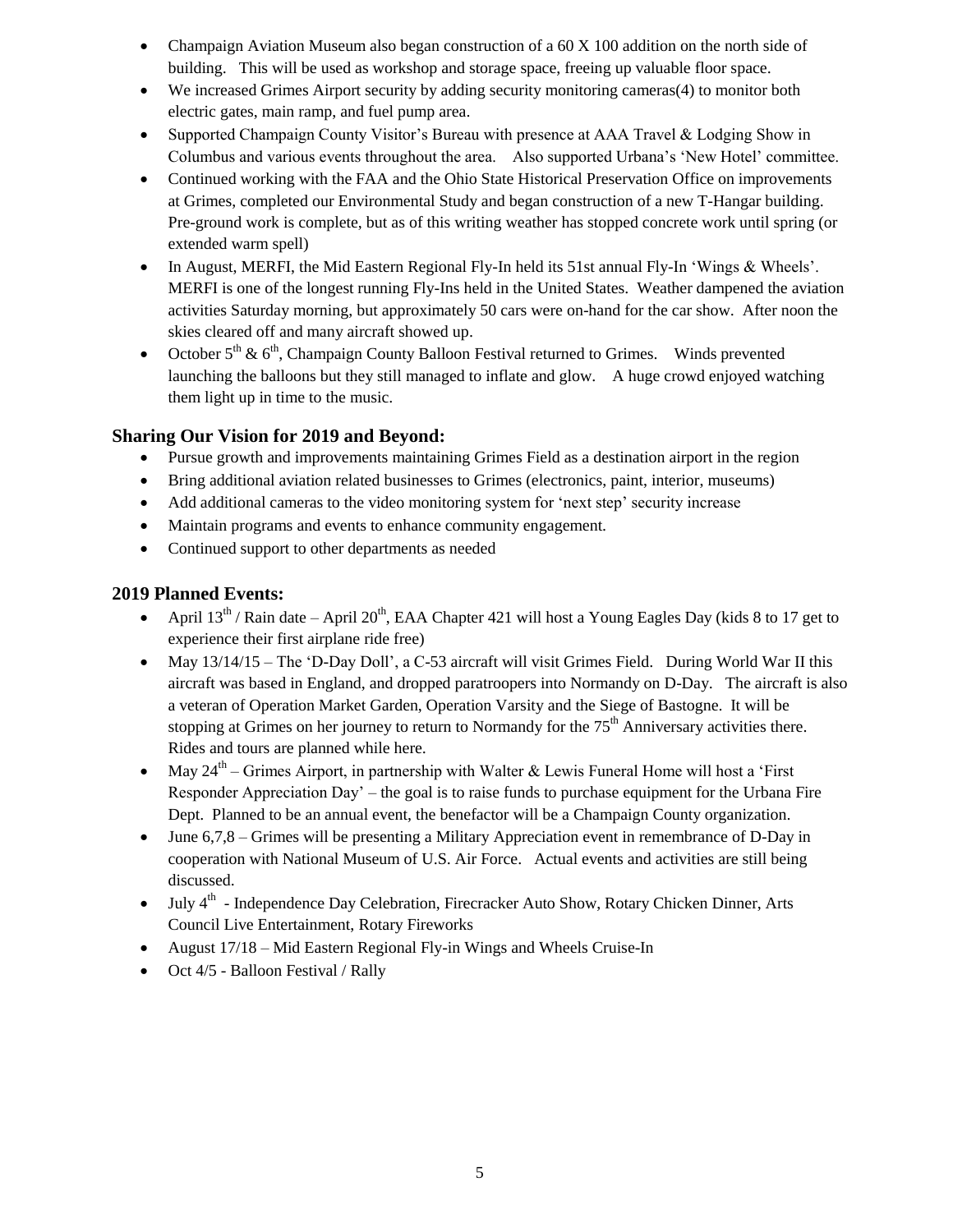## **CEMETERY**

Originally named Greenwood Cemetery, Oak Dale Cemetery is owned and operated by the City of Urbana. The cemetery was established in 1856, with a formal dedication on July 19, 1856. Oak Dale Cemetery currently has more than 23,000 memorials/headstones within its grounds; among the memorialized being Justin Rouget Delisle, Medical Pioneer, Simon Kenton, US Frontiersman, Joseph Vance, Governor of Ohio and William Warnock, US Congressman.

#### **2018 Activity Summary:**

Along with assisting families with their pre-planning needs, the staff at Oak Dale Cemetery had the honor of serving 96 families in providing final burial or committal services for their loved ones; assisted the DAR laying Christmas Wreaths for many of our 1681veterans (including 6 Revolutionary War soldiers). Restoration projects included the cleaning of Simon Kenton's and John Quincy Adam Ward's historical markers.

#### **215: Cemetery Operating Fund Purpose: Cemetery operations**

| Revenue                    | \$86,872.75      |
|----------------------------|------------------|
| Expense                    | \$159,974.73     |
| Increase/Decrease(-)       | $(-\$80,000.00)$ |
| <b>Ending Fund Balance</b> | \$8,821.17       |

#### **805: Cemetery Trust Fund**

**Purpose: Accounts for the earnings and care of various trust accounts**

| Revenue                    | \$619.07        |
|----------------------------|-----------------|
| Expense                    | \$2,154.00      |
| Increase/Decrease(-)       | $(-\$1,534.93)$ |
| <b>Ending Fund Balance</b> | \$10,683.37     |

#### **835: Cemetery Mausoleum Trust**

**Purpose: Earnings to be used to supplement cemetery general operating expenses**

| Revenue                    | \$45,135.00     |
|----------------------------|-----------------|
| Expense                    | \$47,675.00     |
| Increase/Decrease(-)       | $(-\$2,540.00)$ |
| <b>Ending Fund Balance</b> | \$14,684.09     |

#### **840: Cemetery Improvement Trust**

**Purpose: Funds donated for designated projects**

| Revenue                    | \$7,800.00 |
|----------------------------|------------|
| Expense                    | \$5,800.00 |
| Increase/Decrease(-)       | \$2,000.00 |
| <b>Ending Fund Balance</b> | \$2,000.00 |

#### **2018 Totals**

| <b>Burials</b>                       | 96       |
|--------------------------------------|----------|
| Saturday(AM) Burials                 | 07       |
| Saturday(PM) Burials                 | $\Omega$ |
| Graves Sold                          | 39       |
| <b>Shepherd Mausoleum Niche Sold</b> | 06       |
| Shepherd Mausoleum Crypt Sold        | 01       |
| <b>Legacy Mausoleum Niche Sold</b>   | 09       |
| Legacy Mausoleum Crypt Sold          | 08       |
| Misc. Sales (vases/emblems)          |          |
|                                      |          |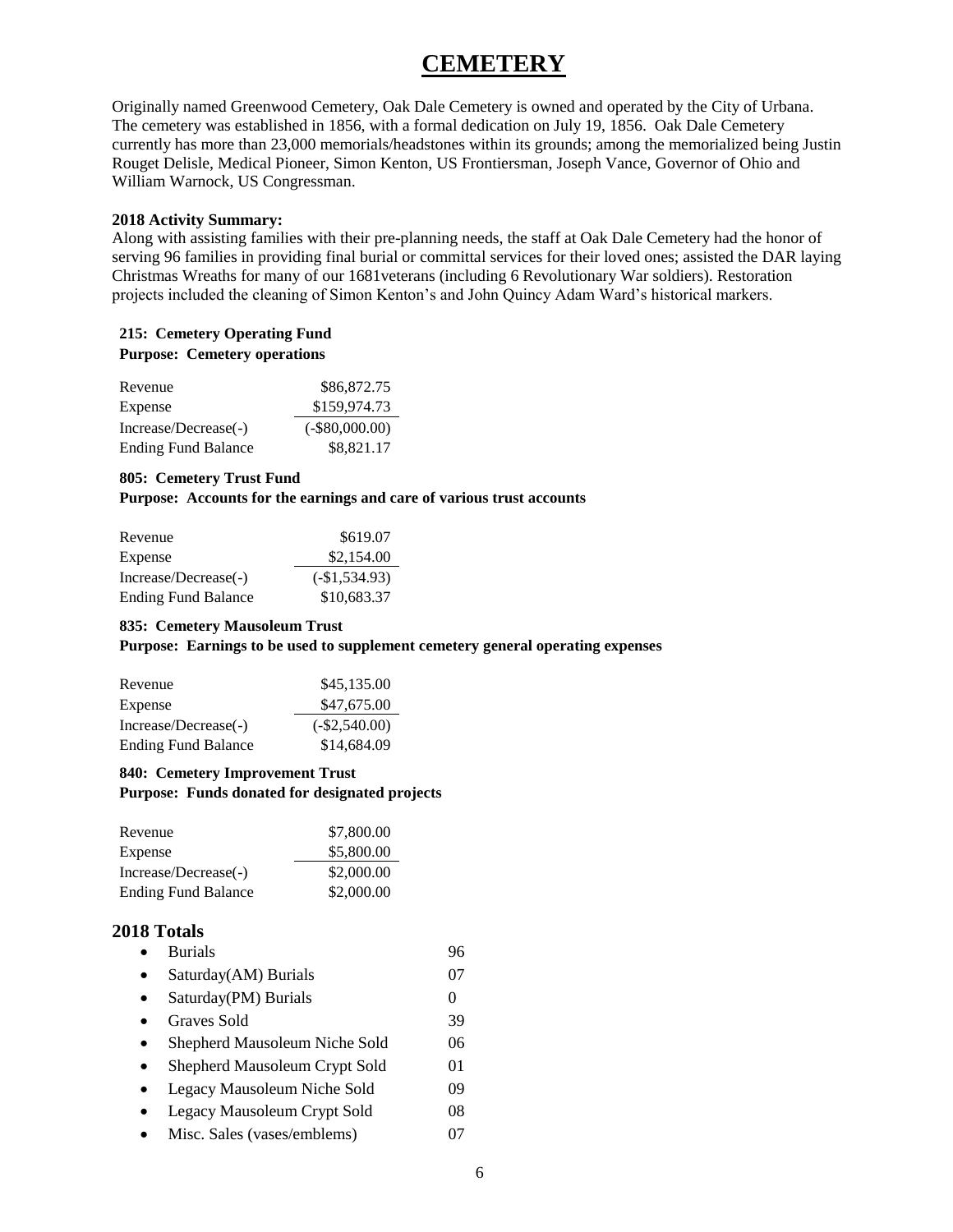# **COMMUNITY DEVELOPMENT**

The Community Development Division includes the functions of the Zoning Division. In addition, this division provides support to the Engineering Division in several areas. This division also works collaboratively with the Director of the Champaign Economic Partnership. The key functions of the Community Development Division include the following areas of focus:

- 1) Seek, acquire, and administer grants or low interest loans that improve and develop the infrastructure of the community or result in overall community betterment.
- 2) Foster economic growth through business retention, expansion, and attraction.
- 3) Plan for future redevelopment and development that is sustainable, compatible, attractive, and of the highest quality.
- 4) Regulate land use and permit development in accordance with city ordinances.
- 5) Keep the city clean and protect public health and welfare.

## **Division Staffing**

In 2018, Doug Crabill remained as Community Development Manager on a full time basis, and Dan Shover remained as Code Enforcement Officer on a part time basis. Adam Moore continued as the Zoning Officer on a full time basis. In July of 2018, Catherine Tanujaya joined the staff on a part-time basis to provide administrative support to the Community Development and Engineering Divisions.

In addition, the work of staff in the Community Development Division is supplemented by Downtown Design Review Board, Planning Commission, Board of Zoning Appeals, and Board of Nuisance Appeals.

## **Zoning Division Activity Summary:**

- 245 Permits were issued in 2018
	- o 1,409 phone calls (in/out)
		- o 2,693 emails received
		- o 1,016 emails sent
		- o Commercial Investment =  $$2,068,277.00$
		- $\circ$  Residential Investment = \$1,315,766.22
		- $\circ$  Fees Collected = \$16,480.00

## **Downtown Design Review Board:**

- Downtown Design Review Board reviewed a total of fifteen (15) applications.
- Signage for an antique and vintage store, PB&J on Main, was approved for this new business at 122 South Main Street
- Sign lighting was approved for Big Willie's BBQ at 23 Monument Square.
- An exterior remodel and new sign for CT Comm at 126 Scioto Street was approved.
- Wall signage for the new location of The Vintage Traveler at 107 Scioto Street was approved.
- Wall signage was approved for a new downtown business, The Adler Co., for the new retail location of this woodworking business at 223 North Main Street.
- The new Urbana radio station, 106.9; The Bull, opened 'The Bullpen' in downtown Urbana at 124 South Main Street.
- Replacement windows were approved for the buildings at  $100 \frac{1}{2}$   $102 \frac{1}{2}$  South Main Street and 107 Scioto Street.
- Facade enhancements were approved for the Hotel Sowles at 113 Scioto Street. Proposed modifications to the rear of this structure were denied as proposed.
- Facade enhancements for the former Little Nashville building at 115 South Main Street were approved in late 2018 with rehabilitation of this structure anticipated to start in early 2019.
- During 2018, the Downtown Design Review Board started a review of its existing guidelines for wall signs in the downtown district. In 2019, these changes to the guidelines will be finalized with input from property owners and sign makers.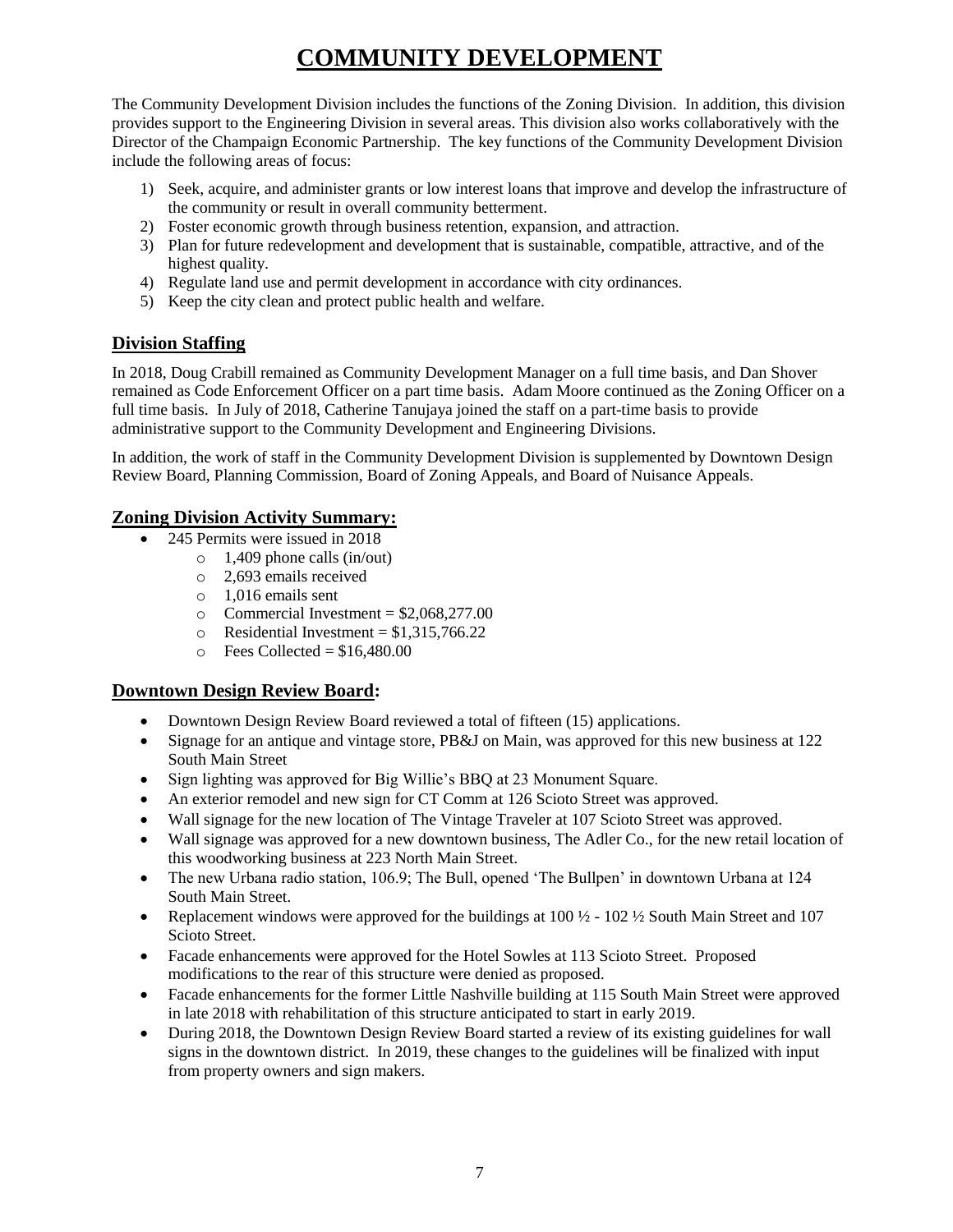## **Planning Commission:**

- Planning Commission reviewed a total of thirty-two (32) applications.
- The existing Boost Mobile store on Scioto Street installed internally illuminated channel letters to further advertise this business.
- CashMax relocated to the former Sonic drive-in location at 1754 East US Highway 36.
- Signage for the new location for Colepak at 1030 South Edgewood Avenue was approved. Furthermore, ColePak completed and opened their new office addition at this location.
- Urbana Dental Smiles relocated to a newly renovated office structure at 1052 South Main Street. New signage was installed at this location, and a new parking lot with site landscaping was installed as part of the redevelopment of this location.
- Essential Wellness Center opened at 518 Miami Street. This location was approved for a monument sign.
- Taco Bell at 707 Scioto Street was remodeled inside and out with a new exterior look and updated signage.
- O'Reilly Auto Parts completed and opened their new store at 1682 East US Highway 36 in the Urbana Commons development.
- Crop Production Services (now Nutrien Ag Solutions) completed and opened their new fertilizer distribution facility at 668 State Route 55.
- Memorial Health completed and opened their new Urbana Medical Center at 1958 East US Highway 36 which includes urgent care, primary care, lab testing, and rotating specialists.
- The new Urbana High School at 500A Washington Avenue opened to students in April of 2018 after several years of planning and construction.
- Mercy Health rebranded and installed new signage at all of their facilities in Urbana, including the main Urbana Hospital campus.
- Urbana Self Storage at 1336 East US Hwy 36 installed a new wall sign.
- The Pet Clinic of Urbana at 1053 North Main Street improved their existing pole sign, including internal illumination of the sign face.
- Maze Hearing and Balance opened an Urbana location at 848 Scioto Street.
- Anytime Fitness opened a new Urbana franchised location at the Scioto Square shopping center.
- The new PreK-8 school at 1673 South US Hwy 68 opened to students in September of 2018 after several years of planning and construction.
- Urbana University completed its new athletic/locker room facility adjacent to the Grimes Center.
- The existing Speedway convenience store on North Main Street was approved for an interior remodeling project that will incorporate a Speedy Café. Construction is anticipated to be completed in 2019.
- The Champaign Aviation Museum started a workshop addition for their facility at Grimes Field

## **Board of Zoning Appeals:** Board of Zoning Appeals reviewed a total of thirty-one (31) applications.

**Board of Nuisance Appeals:** Board of Nuisance Appeals received one (1) appeal for review.

## **Nuisance & Code Enforcement Highlights:**

- One thousand six hundred and twelve (1,612) inspections were performed.
- Four hundred and sixty-six (466) violations were abated (closed/resolved).
- The majority of nuisance complaints (reported by the public or by proactive enforcement) are in three categories: tall grass (121 in 2018; 106 in 2017; 142 in 2016; 147 in 2015), trash (184 in 2018; 137 in 2017; 119 in 2016; 104 in 2015), and motor vehicle (100 in 2018; 90 in 2017; 161 in 2016; 65 in 2015).
- Eight (8) nuisance cases were filed during 2018 with Champaign County Municipal Court in order to seek abatement through the court.
- Proactive enforcement of temporary signage violations is ongoing.
- The establishment of Chapter 521.12 (Outdoor Use of Furniture) continued to be a valuable tool for nuisance enforcement since its establishment by ordinance in September of 2015.
- A vacant building enforcement program ordinance was passed in October of 2017. However, enforcement of this ordinance did not get started in 2018 as planned. Enforcement is anticipated to begin in early 2019. The enforcement of this ordinance remains valuable to getting vacant buildings put back into productive use.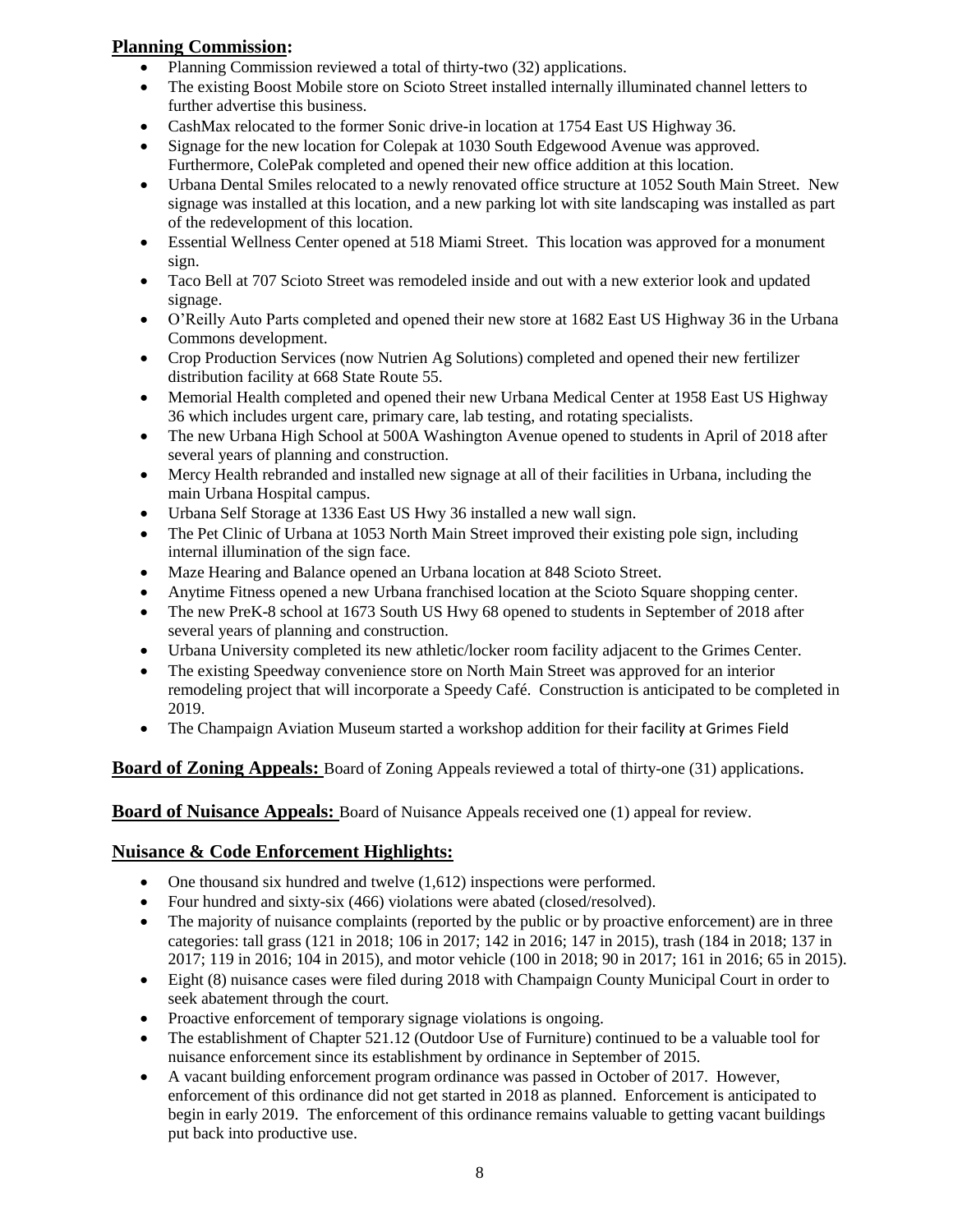## **Zoning Highlights:**

- Staff facilitated multiple zoning approvals that were required to be in place at the time of the housing tax credit application filed with the Ohio Housing Finance Agency by Flaherty & Collins, developer of the proposed senior residential redevelopment of the Douglas Inn, South Elementary, and North Elementary.
- The Zoning Officer proposed several zoning code changes that were adopted by Planning Commission and Urbana City Council, including the following changes: an increase in the lot occupancy standard from 25% to 30% in the R-2 and R-3 districts; removal of the satellite dish chapter and related chapters from the zoning code as these regulations were meant to regulate a different type of dish than the type of dish used today; removal of adult entertainment as a conditional use in the BR-1 district; and a two building limit on accessory buildings in the R-1, R-2, and R-3 zoning districts.
- An extensive rezoning process for portions of South Main Street, including review by the Logan-Union-Champaign Regional Planning Commission, was initiated as part of the requested rezoning of several parcels from BR-1 to B-2 for the development of a Casey's General Store at the intersection of South Main Street and East Powell Avenue. The rezoning request for Casey's and the larger rezoning for this part of town was approved by Planning Commission, but this same request was voted down by Urbana City Council.
- Due to an alleged error in the zoning map, the Zoning Officer proposed one zoning map change that was later approved by Planning Commission and Urbana City Council for the parcel known as 716 Miami Street.
- As part of the redevelopment of the former Q3 JMC site, the Zoning Officer initiated the vacation of an unimproved street and connecting alleyways off of Storms Avenue. These vacations were later approved by Planning Commission and Urbana City Council.
- For the development of a new hotel on the Slesinger property at the intersection of State Route 55 and US Route 68 South, a rezoning process was initiated by the property owner with assistance from staff to rezone portions of this parcel from R-3 to B-2. This rezoning change was approved, and development of the new hotel is anticipated to occur in 2019.
- Due to interest from a new developer, the Champaign Plaza shopping center at 707-747 Scioto Street was rezoned from PUD to B-2. As part of the process, the PUD was revoked, and this rezoning process is anticipated to clear the way for redevelopment of this shopping center by a new property owner.
- With the addition of Catherine Tanujaya to the staff, outstanding zoning violations were systematically addressed during the second half of 2018 with the backlog of violations being reduced significantly by year end.
- The Zoning Officer continued to serve on the boards of Monument Square District and the Champaign County Convention and Visitors Bureau in 2018.

## **Community Development Highlights:**

- Worked extensively with Flaherty and Collins, developer of the proposed senior residential redevelopment of the Douglas Inn, South Elementary, and North Elementary to facilitate public meetings, public notifications, zoning approvals, and other necessary application items for the housing tax credit application filed with the Ohio Housing Finance Agency by Flaherty and Collins. As a result of these efforts, this project secured \$7,759,224.00 in housing tax credits.
- Served as the city's liaison for remediation efforts conducted by contractors of Honeywell at the Q3 JMC site.
- Served as the city's liaison for demolition and remediation efforts undertaken at the Q3 JMC site by contractors of the city's development partner, True Inspection Services.
- Worked with the school district's attorney to finalize three easements that were required to facilitate the construction of the sanitary sewer extension, turn lane improvements, and a traffic signal to serve the new PreK-8 school on US Route 68 South.
- Completed the annexation process for the new PreK-8 school site (71.973 acres).
- Worked with the City Engineer, Logan-Union-Champaign Regional Commission, and the Champaign County Commissioners to secure a CDBG Critical Infrastructure grant from the Ohio Development Services Agency to complete sidewalk and curb and gutter replacement work on North Oakland Street. This \$297,000.00 grant will allow for the completion of this project during the 2019 construction season.
- Secured grant and loan funding through the Ohio Public Works Commission to fully fund the Powell to Bon Air Sanitary Sewer Project. This \$1.3 million project is anticipated to start in the fall of 2019 with completion in 2020.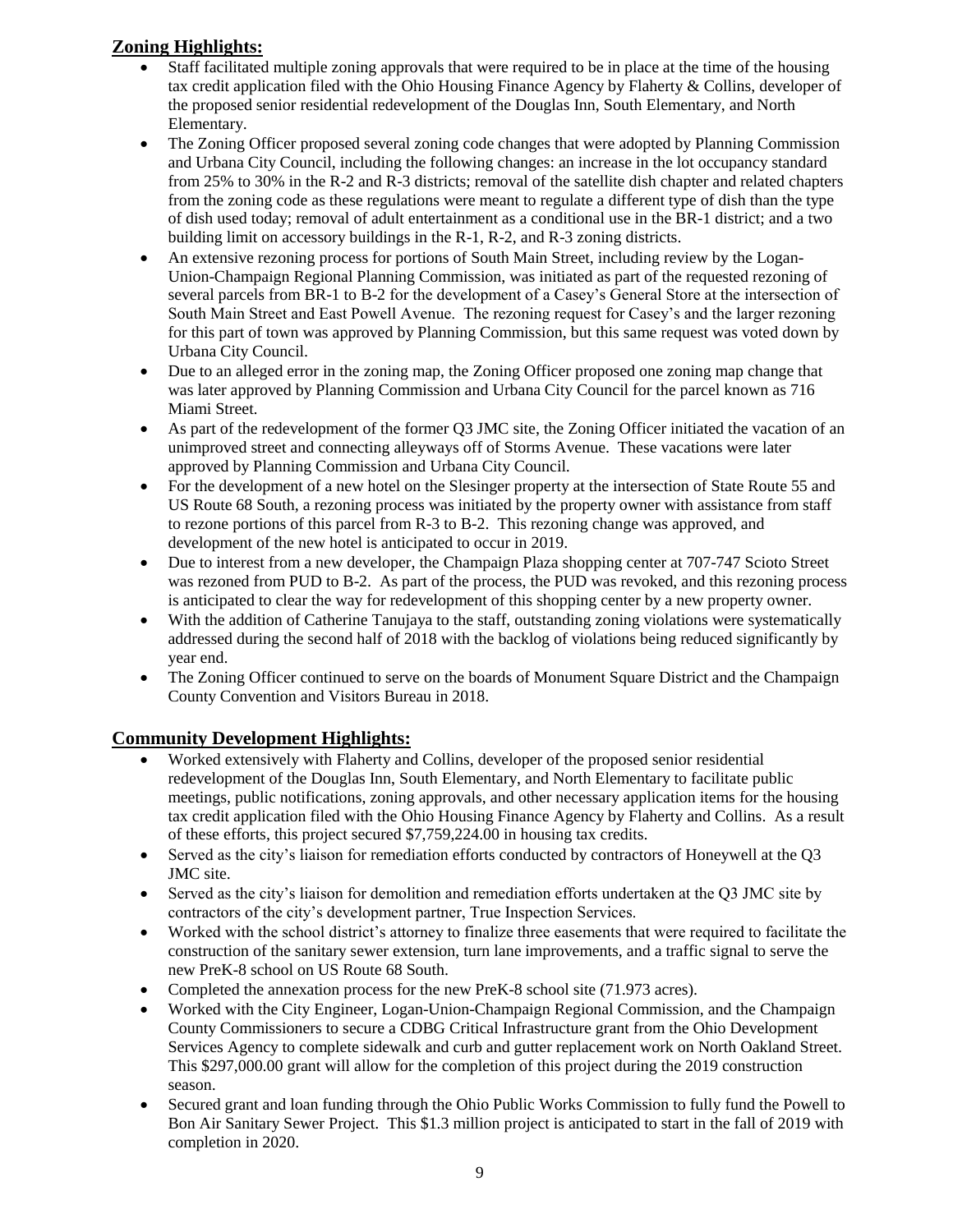- Obtained funding through Clark County TCC/LUC for a corridor study of South High Street from Miami Street (US 36) to Lewis B. Moore Drive (SR 55). This corridor study will provide concepts and estimates for future drainage, pedestrian, and bicycle improvements within this corridor. This study is anticipated to be completed in early 2019 so that funding applications can be submitted in the spring of 2019 to ODOT.
- Started work on the South Main Street Corridor Plan with assistance from Burton Planning Services. This plan is anticipated to be completed during the second half of 2019, and this plan is to serve as a land use and access management plan for the future and continued development of southern end of the city.
- Facilitated a change in the schedule from two days of service to four days of service for the curbside recycling program with Rumpke to improve the quality of service being provided by this city contractor.

## **Sharing Our Vision for 2019 and Beyond**

- Continue collaborative efforts to redevelop the former Q3 JMC sites on Miami Street and Beech Street by finalizing the remediation work at the site and securing a covenant not to sue for the site.
- Continue to work with the Urbana City School District, Champaign Economic Partnership, Flaherty and Collins Properties, and other community partners to finalize the redevelopment of the Douglas Inn, South Elementary, and North Elementary for senior housing.
- Work cooperatively with the LUC Regional Planning Commission and the Champaign County Commissioners to finalize the update of the county's comprehensive plan.
- Continue proactive enforcement of the zoning and nuisance ordinances.
- Continue to streamline permitting processes in order to be business friendly.

## **ENGINEERING**

## **Major Projects Completed**

- The 2018 Asphalt Program was awarded to A&B Asphalt Corporation for a base bid price of \$241,510.24. This was approximately \$24,000 under the Engineer's Estimate, which allowed the City to contract for a portion of Bon Air Drive (bid as an additive) for \$21,471.67. The program included at least portions of Grand Avenue, Lynn Street, Todd Street, Ridgewood Avenue and the WPCF driveway as well as full depth repairs on Miami Street and S. Main Street. This work was completed in July and August. Anderson Drive, Miller Drive, Rue St. Clair, Rue Royale, Rue St. Charles and Bon Air Drive have been delayed until 2019 due to the curb and gutter replacement issues. Once we found out the majority of the program needed to be delayed until 2019, S. Edgewood Avenue full depth repairs were priced, accepted and completed at an as-quoted price of \$48,144.00.
- The Champaign County Engineer chip sealed South Edgewood Avenue in early August after the above asphalt repairs were finished. They performed the work with their crews through force account labor and billed the City for the incorporated portions (the majority). The Engineer's Estimate for chip sealing South Edgewood was \$27,807.00, although the final bill came in at \$16,757.10.
- Paint striping was bid via the Miami Valley Communications Council (MVCC). This was Urbana's first year bidding striping in this manner. Aero-Mark completed the striping on at least portions of East Lawn Avenue, Childrens Home Road, Bloomfield Avenue, Gwynne Street and S. Edgewood Avenue for \$3,142.10 plus a \$1,375.00 layout fee for non-retrace markings. This work was done in late August.
- The City utilized its storm water utility fee to take care of a few small storm projects in 2018. Slemmons Excavating completed work in October under N. Main Street in front of the airport (culvert replacement through boring). Eclipse Company was contracted to complete work under SR 54 near the cemetery exit: lining of a three-sided box culvert with a 36" plastic storm pipe. A few catch basins along Miller Drive were repaired using the fund as well as an additional pipe and catch basin added on Grand Avenue. Also, the County Engineer's Office installed a culvert under Campground Road for which Urbana Township and the City split the cost. The approximate total cost of storm water work done in 2018 was \$79,000.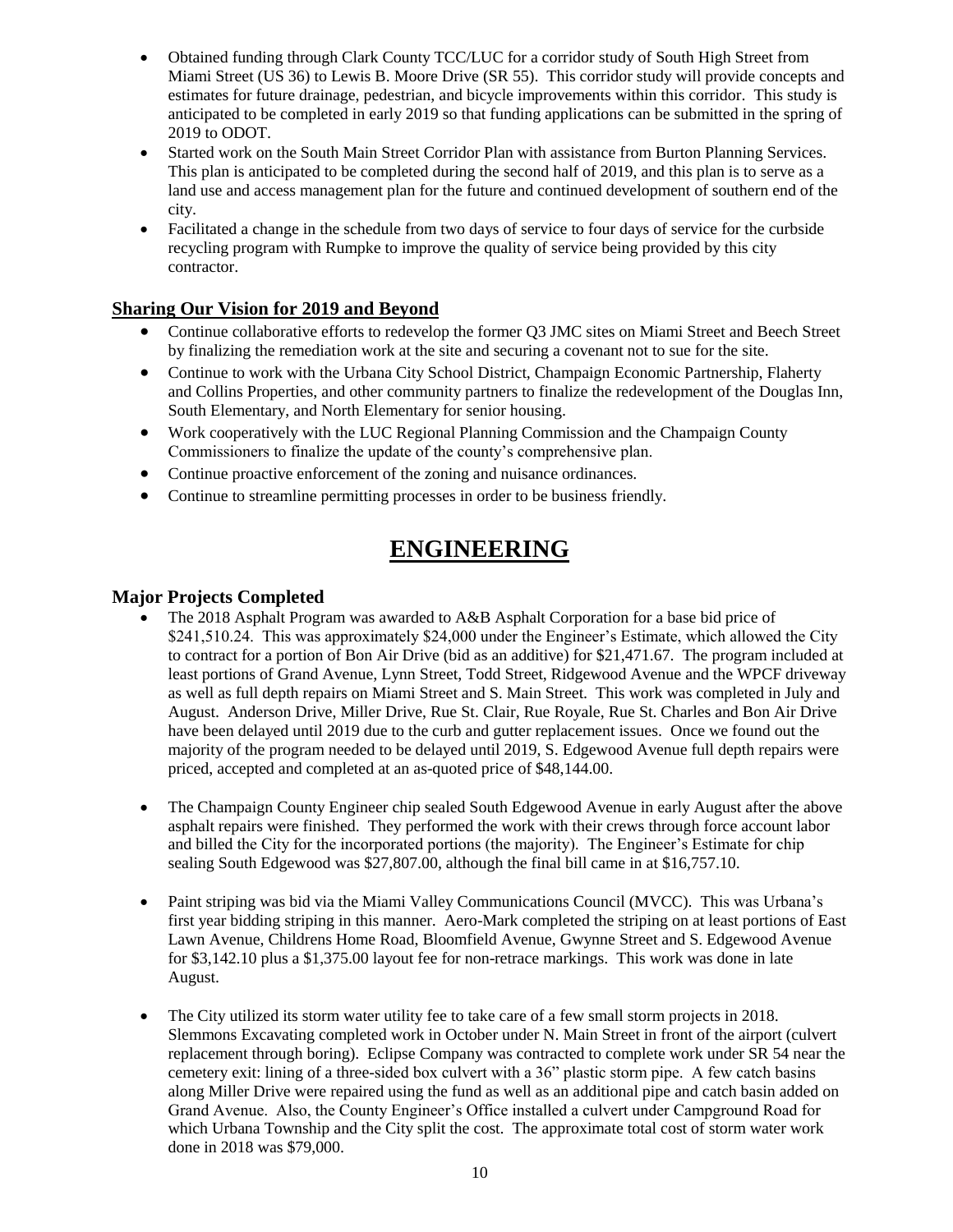- Grimes Field hangar expansion was proposed in mid-2018 so the City decided to quickly move forward with a sanitary sewer and water extension to get through the heart of the project area to the far side. Utilities are now available if more T-hangar rows are added in the future. LeVan's Excavating first completed the sanitary sewer in September at a price of \$20,390.00. LeVan's then completed the water work in October at a cost of \$33,148.50 (added a north/south 12" branch at the end of the water so it was available for future tie-in from Nutwood Place). Expedited plan development and permitting were all done in-house by Engineering.
- ODOT completed paving of State Route 54 (South Jefferson Avenue/Patrick Avenue) through their Urban Resurfacing Program (80% state, 20% city). A&B Asphalt, for a contract amount of \$231,033.55, paved from Scioto Street to the second cemetery curve in November. However, permanent thermoplastic striping was put on pause until spring of 2019 due to temperatures. A dashed white line was added along the lane edge through the intersection of Patrick Avenue and State Route 54 to help delineate traffic flow around the curve.
- A curve analysis was performed on State Route 54 through services rendered by a consultant on behalf of LUC and its partner, Clark County TCC. The \$7,800 study was free to the City of Urbana. The curves in question were those adjacent to Oak Dale Cemetery. Results called for slower advisory speeds, more chevron signs and arrow signage for emphasis on the 90° curve. Even though we discussed budgeting for the signage upgrades in 2019, administration decided to move the project forward in 2018 and take care of it while new pavement was going down. A&A Safety performed the signage installation at a cost of \$5,200.00 in October.

## **Major Ongoing Projects**

- The only street still mandated to complete sidewalk, curb and gutter repairs in 2018 was S. Jefferson Avenue because of the pending ODOT Urban Resurfacing of State Route 54. The rest of the sidewalk, curb and gutter replacement program for 2018 was halted. Owners there now have until April 19, 2019 to complete repairs; letters to this effect were sent in early September. In addition to the Miller Drive, Bon Air Drive, Rue St. Clair, Rue St. Charles and Rue Royale area, Engineering also sent letters to South Kenton Street (200-400 blocks). They too will have to repair cracked and deteriorated portions of sidewalk, curb and gutter where marked.
- GIS program implementation was a big push throughout 2018. We began the year believing we would move forward with Trimble Unity only to get pretty deep in the process and realize they could not deliver. The City then moved on to mPower Innovation's Integrator platform and we are glad we did. The company will not only integrate our utilities into a manageable database, but will also be able to add such things as signs, trees and cemetery headstones (essentially as much data as we're willing to collect). Engineering has been through numerous trainings because we will manage the backbone of the GIS system.
- Removal of traffic signals at the intersections of Pindar/N. Russell, Gwynne/N. Russell and E. Ward/East Lawn are set to happen in 2019. The turning movement counts were taken by Clark County TCC in the fall. From this it was determined that these signals were no longer warranted and stop sign controls would be erected in their place. In addition, the City plans to change the four-way stop at Railroad and Gwynne to a two-way stop.
- The S. High Street corridor study began in 2018 and has lasted into 2019. Burgess and Niple still owes the City a final proposed layout as well as a cost estimate. The City plans to apply for ODOT grant funding beginning in February 2019. The project would aim to close sidewalk gaps, install paved parallel parking areas, add bike lanes and put in a drainage system.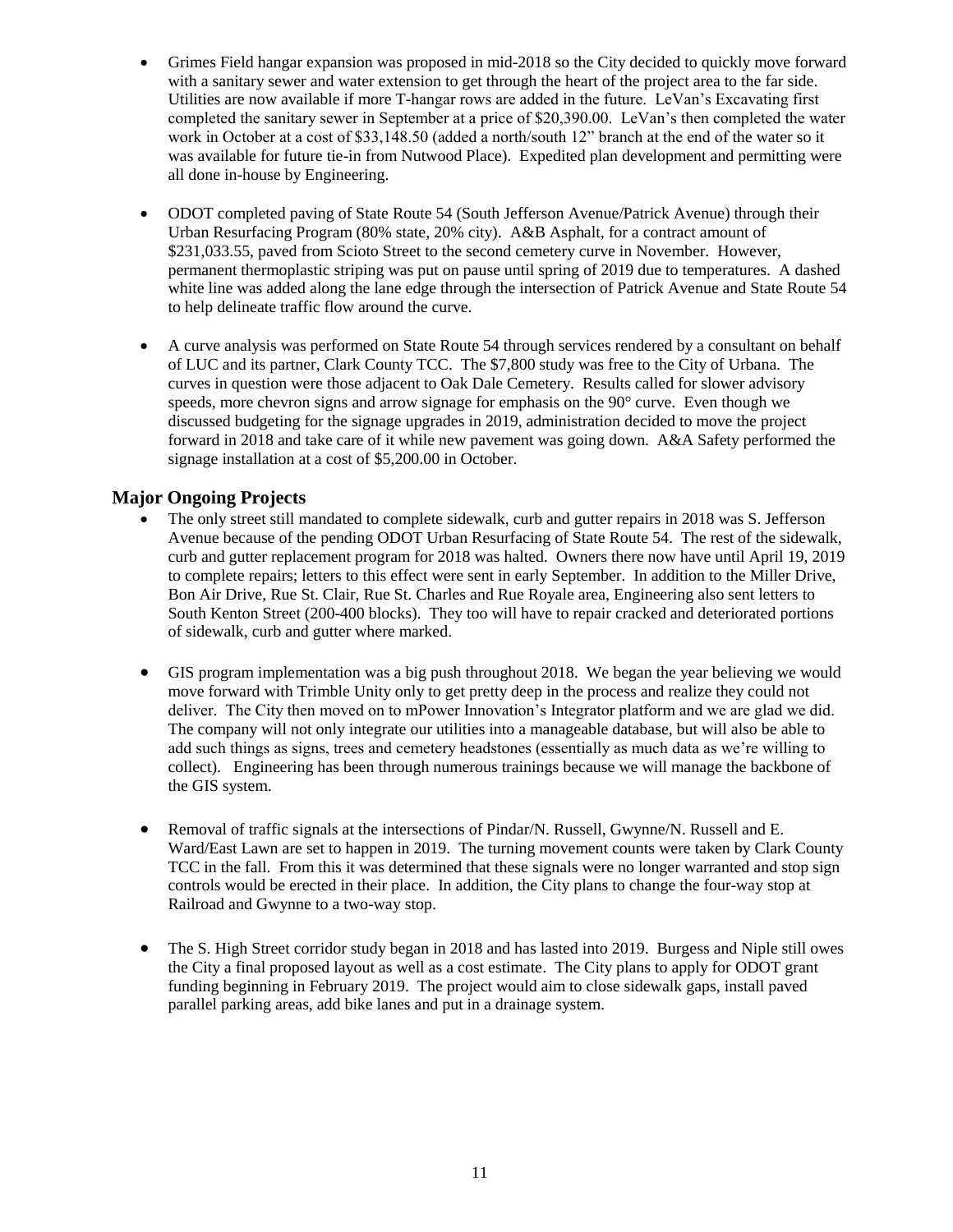## **Sharing Our Vision for 2019 and Beyond**

- Improvements to the roundabout and one block in each direction are being planned for 2019. Two grants from ODOT have been approved: a Highway Safety Grant for roughly \$559,000 and a Small Cities Grant for about \$192,000. This money, in conjunction with ODOT Urban Resurfacing funds for paving, local match and a \$404,000 OPWC loan for water lines, will be used to co-fund the roundabout improvements project. Final plan and estimate were approved by ODOT in December and bidding has now commenced with a bid opening date of February 7, 2019. Construction is anticipated to start in March or April of 2019 and last throughout the summer. Leg closures will be necessary and separate detours will be signed during those time periods.
- The Gwynne Street Bridge Sidewalk and Expansion Joint Repair Project has been awarded to Eagle Bridge Company for \$65,256.00. This has been designated as a winter project with a two-week bridge closure allowed. Completion is by March 29, 2019.
- Design for Hill Street Improvements in conjunction with the 2019 Asphalt Program is underway. The aim is to install a brand new storm system along Hill Street (where none previously existed) and redo in its entirety the sidewalks, curbs and gutters. In addition, Hill Street would be patched and resurfaced along with S. Kenton Street from Market to Hill. This would compose the 2019 Asphalt Program.
- CDBG FY2017 North Oakland Street Curbs and Walks (Phase 3) is the final piece of the North Oakland Street catch basin, sidewalk, curb and gutter rebuild. It will take place in 2019 and has been awarded to D.L. Smith Concrete, LLC for an as-bid amount of \$263,158.00. Work will take place from Union Alley to just north of W. Light Street.
- The Powell Avenue to Bon Air Drive Sanitary Sewer Extension Project, which will bid in late 2019, will install a new sanitary main from the east side of the fairgrounds along Powell Avenue to State Route 54, up State Route 54, across to Oak Dale Cemetery, through the new portion of the cemetery, along the back edge of Oak Dale Section 1, through the former Moffitt property and finally end at the intersection of Bon Air Drive and Miller Drive. Here it will intercept the vast majority of sanitary sewer flows within these newer subdivisions, preventing backups due to capacity issues downstream along Bon Air Drive and Amherst Drive. The project has been given an OPWC grant in the amount of \$658,900 and an OPWC 0% interest loan in the amount of \$513,900. The sewer fund will provide an additional \$145,000 of local match.

#### **Miscellaneous Accomplishments**

- Clay Miller came onboard in June 2018. His main tasks include creation of an ADA Transition Plan, inspections for right-of-way work and projects, collection of basemapping data for projects and management of the City's street patching list. Next year he will be heavily into data collection for the GIS system, including headstones in the cemetery.
- Engineering completed inspections for sixty-five (65) right-of-way permits issued.
- Clay periodically checked and logged City, Columbia Gas and homeowner right-of-way digs. In conjunction with the Nuisance Department, at least six (6) letters were sent to homeowners requiring the filing of right-of-way permits. Overall, approximately ninety-five (95) non-project related patches were tracked by Engineering when time permitted.
- Approximately one hundred seventy-two (172) zoning permits, including site plans, were reviewed by Engineering before being approved by Zoning.
- Four (4) lot splits were approved by Engineering for Zoning conformance before being approved at the County level.
- Engineering took part in inspections on multiple building sites throughout the year.
- Engineering performed yearly bridge inspections (10 bridges) in the fall and did a wholesale scour assessment update within ODOT's bridge management program. Next year, another "orphan" bridge found under W. Court Street will be added to the inventory with the help of an ODOT consultant.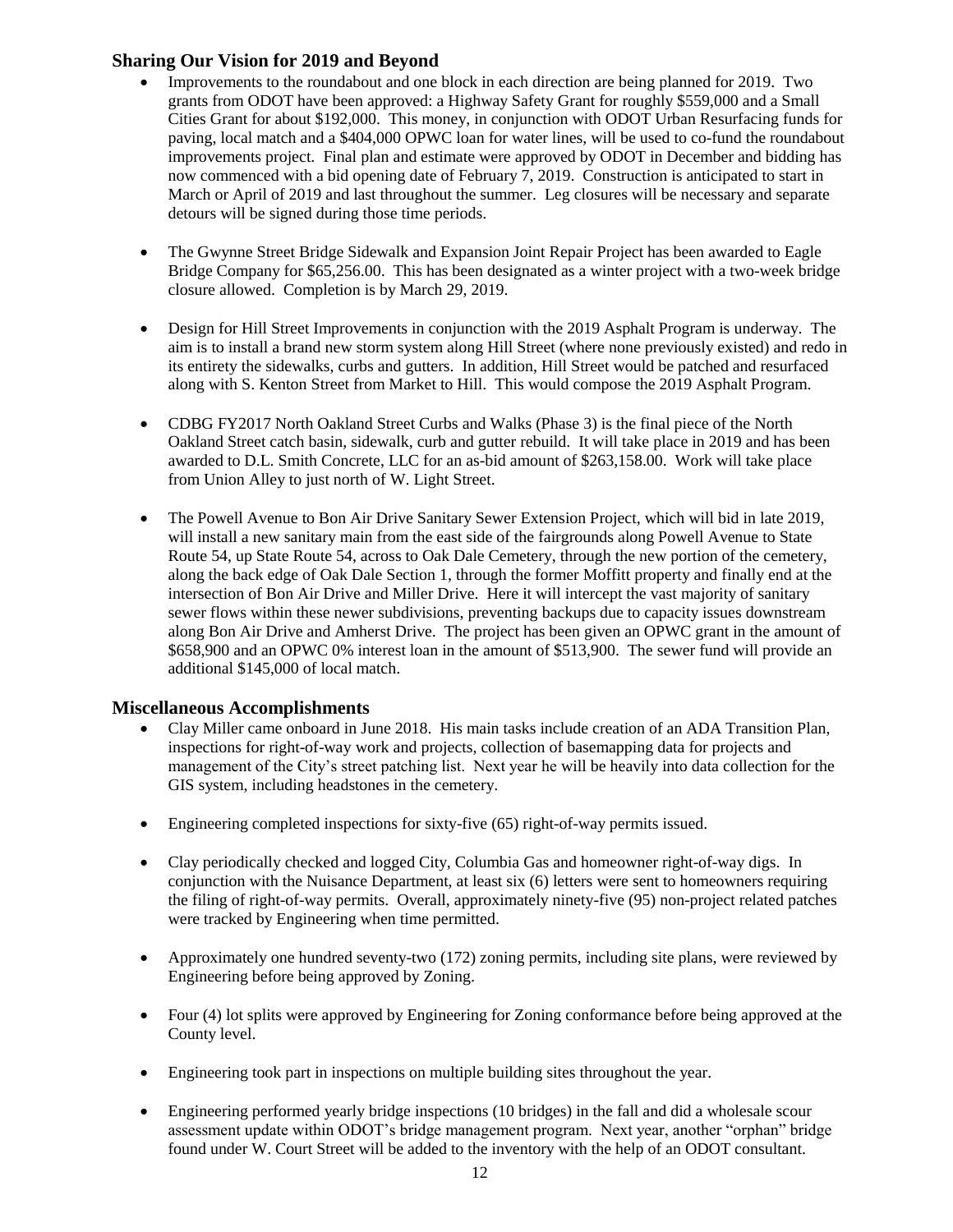- Columbia Gas project work also occupied some time, overseeing road closures and inspecting patch backs.
- Local Updates of Census Addresses (LUCA) was completed by Engineering in May. This added recent and missed addresses to the Census Bureau's database for their 2020 decennial census.
- Co-taught Junior Achievement again with Adam Moore at West Liberty-Salem Schools. The third graders learned about "Our City."
- The Urbana Hilltop Disc Golf Course at Melvin Miller Park is still going strong and is ranked number 5 of over 140 courses in Ohio. The club hosted six tournaments in 2018, one of which (an annual charity event for the Caring Kitchen) welcomed 112 participants, the most ever. As part of an ODNR grant to the City, the club will be tasked with leading the construction of a beginner-friendly 9-hole course called the Urbana Valley Disc Golf Course (since the other is called the Urbana Hilltop Disc Golf Course). This will take place in 2019 and is estimated to cost \$12,000.

## **FINANCE Utility Billing, Income Tax and Accounting**

### **Overview**

The Department of Finance is made up of Utility Billing, Income Tax and Accounting under direction of the Director of Finance. The Department of Finance is located on the first floor of the City building with office hours from 8:00 a.m. – Noon and 1:00 pm - 4:30 p.m. Monday through Friday. Detailed information, frequently asked questions, forms, policies, procedures and rate schedules are available on the City of Urbana website at [www.urbanaohio.com.](http://www.urbanaohio.com/) Please visit individual department web pages for information specific to each area.

## **Utility Billing**

Utility Billing has an employee headcount of 1.75 FTE and are responsible for servicing approximately 4,600 utility customers each month. The office processes billings and provides customer service for water, sewer, stormwater, and recycling. Utility bill printing and mailing are currently outsourced to a third party processor. After registering, utility customers can view their bill online at the City of Urbana website.

Although the majority of customers still choose to pay their utility bill through the mail service or in person at the Utility Office window, the option to pay online or by telephone are gaining in popularity. 2018 marks the third full year that the City has offered credit card and online payments. This service has been welcomed by our customers as evidenced by the number of transactions.

| Year                        | Number of Transactions | <b>Amount of Transactions</b> |
|-----------------------------|------------------------|-------------------------------|
| $\vert$ 2015 (partial year) | 1.651                  | \$123,256.71                  |
| 2016                        | 4.710                  | \$351,202.67                  |
| $\overline{2017}$           | 5,963                  | \$474,095.75                  |
| 2018                        | 7.537                  | \$601,820.87                  |

The following summarizes the Utility Billing Office activity in an average month:

- 4,600 utility customers billed
- 1,500 customers receive delinquent notices
- 250 customers receive shut off notices
- 30 customers have utility service disconnected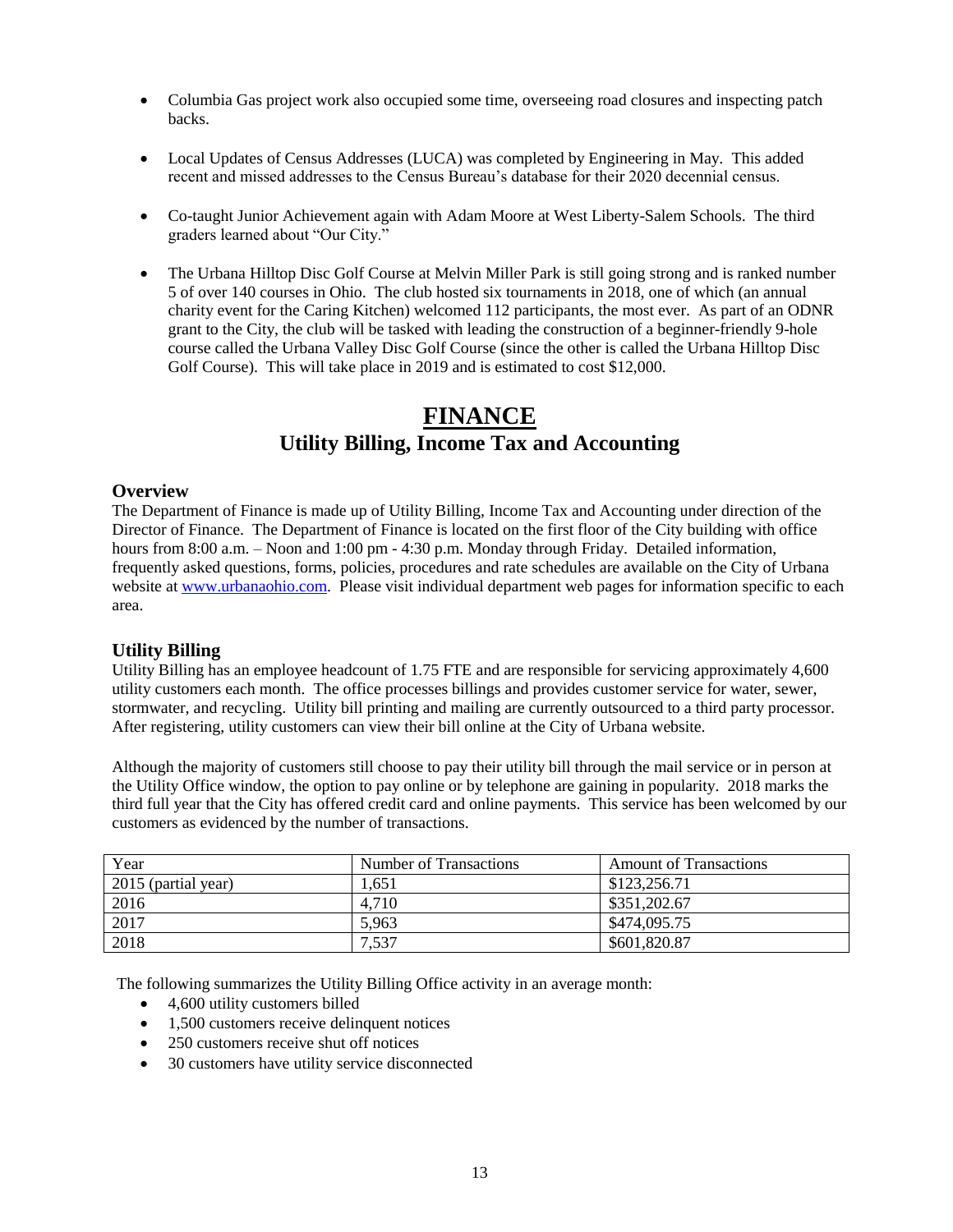## **Income Tax**

The Income Tax office provides tax related services to individuals and businesses working and residing within the city limits, and is serviced by an employee headcount of 1 FTE. The income tax rate for the City of Urbana is 1.4%, and residents paying income tax to another municipality are eligible for a credit of up to 1%.

The Income Tax Office manages approximately 4,500 individual income tax accounts, 1,000 business tax accounts and 1,300 withholding accounts

The General Fund receives 1% of the income tax and the Police and Fire Income Tax Fund receives .4%. By City Charter, each fund is required to use 75% of tax revenue for operating expenses and the remaining 25% earmarked for capital improvement.

Income tax revenue generates approximately 50% of the total revenue in the general fund. The following is a breakdown of the city's income tax revenues by source:

- 71% Withholding Income Tax Employer withholds tax from employee wages and submits to the city on a monthly or quarterly basis.
- 23% Business Income Tax Businesses located in the city or doing business in the city are required to file an annual tax return and pay city income tax on their net profit.
- 6% Individual Income Tax Receipts from residents' filing an annual tax return with the city and paying the tax balance due (i.e. employer not withholding Urbana income tax).

City of Urbana residents are required each year to file a timely income tax return. Each year approximately 1,000 income tax returns are not filed timely.

The City's income tax ordinance underwent major changes due to the passage of House Bill 5, with an effective date of January 1, 2016. These changes were included in the 2016 tax returns filed in 2017.

### **Accounting**

The Accounting office has an employee headcount of 3 FTE including the Director of Finance. The office prepares an annual budget, based on a fiscal calendar year, which includes operating revenues and expenditures and capital expenditures. An average of 2,500 checks is issued annually for authorized disbursements.

The Accounting office oversees the collection of all incoming revenues, the disbursement of authorized funds, the investment of available funds and the issuance of authorized debt instruments. They are accountable to lead and oversee the annual city audit.

The following charts provide expenses by department and type of expense for the originally appropriated budget for calendar year 2018.

| <b>General Fund Budget by Expense Type</b>  | <b>FY18 Budget</b> | % of Budget |
|---------------------------------------------|--------------------|-------------|
| Salaries                                    | 3,444,487          | 52.7%       |
| Pension                                     | 659,080            | 10.1%       |
| Medical & Life Insurance & Medicare         | 976,555            | 14.9%       |
| Worker's Compensation                       | 113,428            | 1.7%        |
| Travel & Training                           | 37,750             | $0.6\%$     |
| <b>Utilities</b>                            | 176,700            | 2.7%        |
| <b>Professional Services</b>                | 199,900            | 3.1%        |
| Equipment & Building Maintenance            | 287,900            | 4.4%        |
| Miscellaneous                               | 84,600             | 1.3%        |
| Insurance                                   | 79,925             | 1.2%        |
| Printing, Advertising, Memberships, Postage | 172,750            | 2.6%        |
| <b>Supplies</b>                             | 76,900             | 1.2%        |
| Gas & Oil                                   | 50,200             | 0.8%        |
| Subsidies                                   | 180,000            | 2.8%        |
| <b>Grand Total</b>                          | 6,540,175          |             |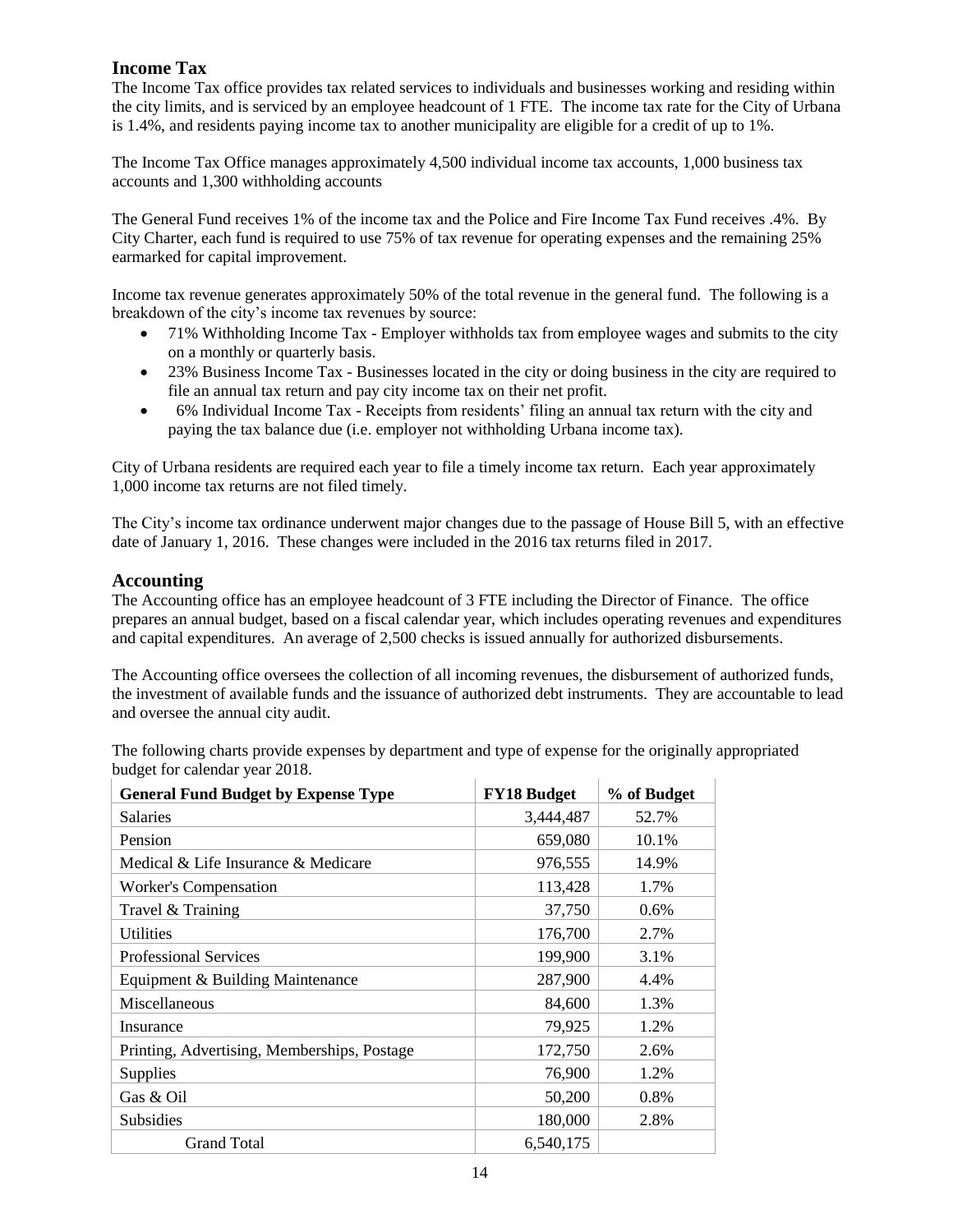| <b>City of Urbana</b>                    |                    |             |
|------------------------------------------|--------------------|-------------|
| <b>General Fund Budget by Department</b> | <b>FY18 Budget</b> | % of Budget |
|                                          |                    |             |
| City Council                             | 91,492             | 1.4%        |
| Code Enforcement                         | 191,242            | 2.9%        |
| Engineering                              | 153,054            | 2.3%        |
| Finance - All Departments                | 483,239            | 7.4%        |
| Fire/Ambulance                           | 1,881,380          | 28.8%       |
| Law Department                           | 184,133            | 2.8%        |
| Mayor/Administration                     | 290,899            | 4.4%        |
| Misc. Non-Departmental                   | 499,200            | 7.6%        |
| Mulch/Compost                            | 24,169             | $0.4\%$     |
| <b>Municipal Court</b>                   | 704,121            | 10.8%       |
| Parks & Recreation - All Departments     | 292,647            | 4.5%        |
| Police                                   | 1,591,177          | 24.3%       |
| Public Works & Property                  | 153,422            | 2.3%        |
| <b>Grand Total</b>                       | 6,540,175          |             |

The following chart provides a revenue breakdown by type of revenue for the original tax revenue budget for 2018.

## **City of Urbana - General Fund Tax Revenue Budget**

|                              | 2018          | $%$ of        |                                                      |
|------------------------------|---------------|---------------|------------------------------------------------------|
|                              | <b>Budget</b> | <b>Budget</b> | <b>Explanation</b>                                   |
| Local Taxes                  | 511,300       | 7.8%          | Real estate taxes                                    |
| <b>State-Shared Taxes</b>    | 315,000       | 4.8%          | Local government - county                            |
| Intergovernmental            | 122,000       | 1.9%          | Local government - state, County court reimbursement |
| <b>Recreation Collection</b> | 10,000        | 0.2%          | Park & recreation revenue                            |
| Pool collections             | 56,500        | 0.9%          | Pool admissions, rentals, sales                      |
| <b>Charges for Services</b>  | 928,000       | 14.2%         | Ambulance, cable tv, township contracts              |
| Licenses & Permits           | 15,250        | 0.2%          | Code/zoning permits                                  |
| <b>Court Collections</b>     | 421,625       | 6.4%          | Fines and fees associated with Municipal Court       |
| Miscellaneous                | 137,000       | 2.1%          | Interest revenue, mulch revenue                      |
| Reimbursements               | 697,000       | 10.7%         | Reimburse general fund use of resources              |
| Municipal Income Tax         | 3,328,125     | 50.9%         | Municipal income tax revenue                         |
| <b>Total Revenue</b>         | 6,541,800     |               |                                                      |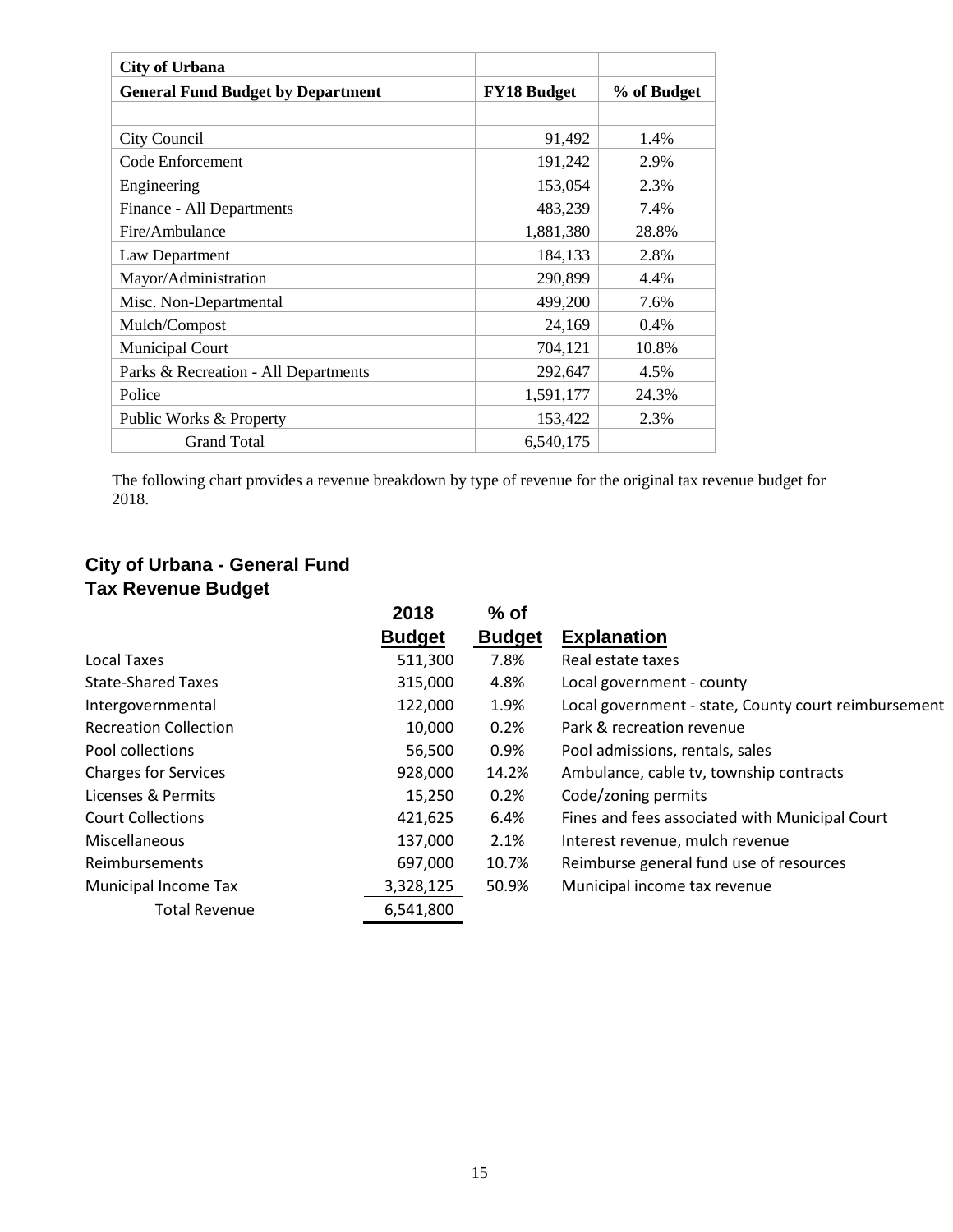# **FIRE & EMS**

The Urbana Fire Division responds to EMS and fire incidents 24/7 under the direction of the Fire Chief. The Assistant Fire Chief is responsible for fire prevention, fire investigations, training, and day to day operations of the fire division. At full manpower, the on-duty staff is one captain and six firefighters. The captain is responsible for the daily operations of the shift. In addition to serving the community of Urbana, Urbana Fire Division is also contracted to provide services to Urbana, Concord, and part of Salem Townships.

## **The Urbana Fire Division is guided by:**

- **Vision Statement**: Urbana Fire Division's vision is to create an environment where people want to work, are proud of the work they do, fight fires and save lives to the best of their ability in a way that exceeds community expectations.
- **Mission Statement**: Urbana Fire Division shall be proficient at developing procedures and processes that promotes excellence in fighting fires and saving lives, ensures the cultivation of intellectual and organization profitability, maximizes individual and organizational performance, and promotes continual individual and organizational growth.
- **Culture Statement**: Urbana Fire Division shall hold our department members responsible in a fair and unbiased manner, create a positive work environment that harbors and promotes personal and organizational growth, a framework to supports growth, and pathways for future growth, in a way that supports the vision and mission of the division.
- **Climate Statement**: Urbana Fire Division is a community-oriented division that supports and encourages helping others and is mission-driven towards community and organizational objectives. Our division is dedicated to the purpose that the whole is stronger than any individual part.

## **Core Values**

- Purpose: All of our firefighters shall have the skill and knowhow to fight fires and save lives, the passion to help others, do the right thing, and treat the division and community with respect while on and off duty.
- Passion: Our firefighters foster the belief that we work for an organization that fits into our own life's mission to help others. To not let a day go by without bettering ourselves in the ability to fight fires and save lives. To follow the golden rule and treat others the way that we would want to be treated.
- Dedication: We shall hold ourselves to the highest standard to the people we serve. To accept responsibility for our own actions and to be able to adapt to changes in the division and community in a professional manner. To be reliable and trustworthy to the community, the office we hold, and to remind ourselves daily the purpose of why we are here.

## **Organizational Goals**

- Develop an organizational culture and climate that supports the mission and vision
- Create pathways and opportunities to improve on the ability to fight fires and save lives
- Create a framework to support continuous growth
- Build exceptional internal and external relationships

#### **Strategic Plan**

The Urbana Fire Division's Vision and Mission are interconnected with each other in creating a culture and climate that supports the organizational goals in fulfilling the strategic plan. The strategic plan is the central concept to support success. Our leaders are empowered to guide behavior toward strategic results. Our core values enforce behavioral standards and cultivate a culture that is mission-driven and community focused. Clear vision allows us to see that the path forward may not always be straight but sticking to the plan will achieve organizational goals.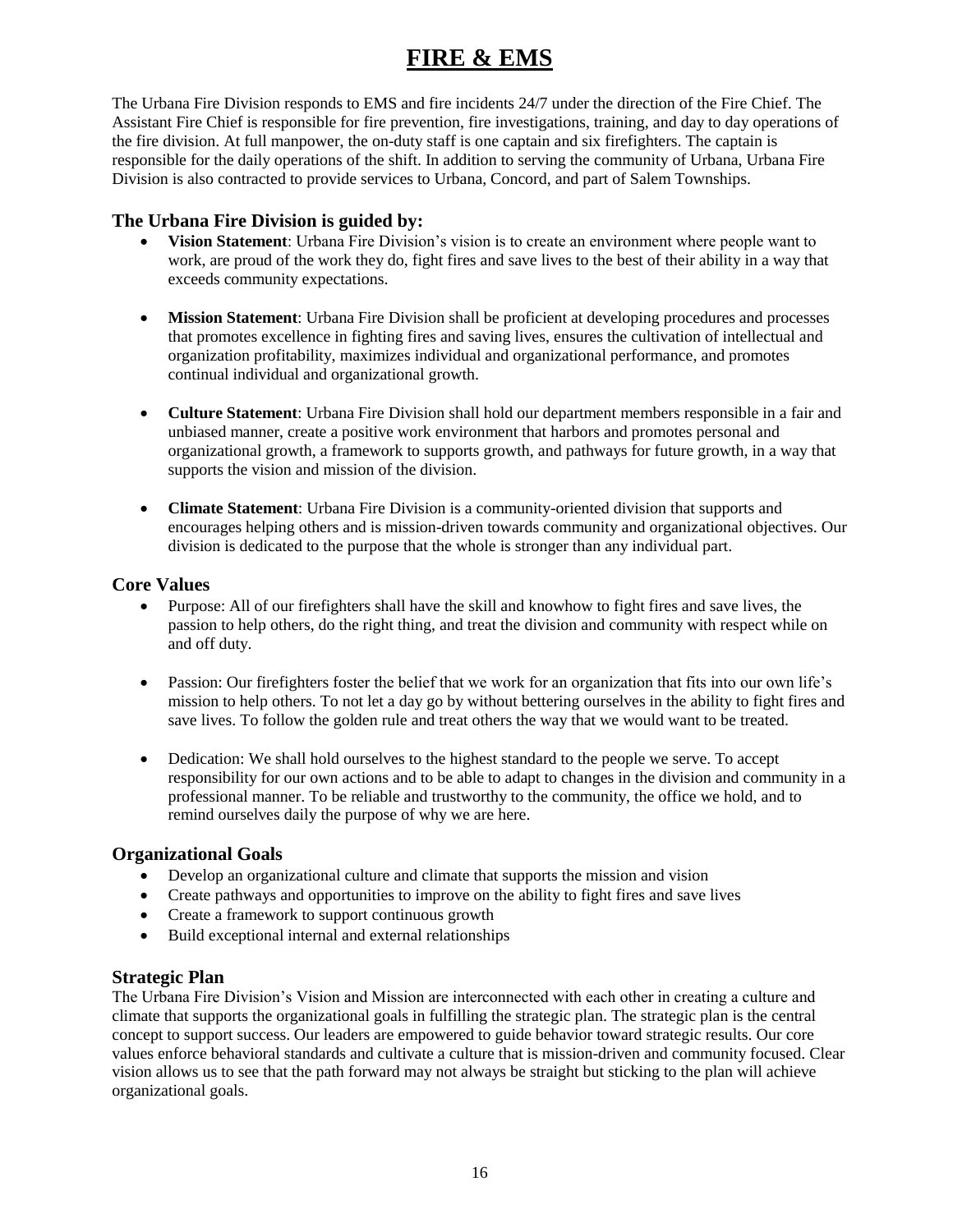## **Major Highlights**

- In June, Chief Mark Keller retired from the fire division. In 1994, Keller was appointed as the Union President, and served in the position for 10 years. In 2007, he was promoted to Captain and in 2011 to Fire Chief. Chief Keller was known for both his administrative and operations ability. A major accomplishment under Chief Keller was the establishment of a more detailed and defined training probationary period for newly hired firefighters.
- After an extensive process to select a replacement for Chief Mark Keller, Dean Ortlieb, Ph.D. was sworn in as the new Fire Chief for the City of Urbana, with an effective date of October 29<sup>th</sup>. Chief Ortlieb retired from the City of Whitehall as a captain and was also the Public Safety Coordinator for Tolles Career & Technical Center from 2005 to 2016. He holds certifications as; Firefighter II, Fire and Live Fire Instructor, Fire Safety and Wellness Officer, Fire Safety Inspector, Fire Officer I, II & III, Fireworks Operations, Paramedic, BLS and EMS Instructor, FEMA (IS-100, IS-700, G-300, G-400 ICS) IS-702 PIO, IS-703 Resource Management, & G-775 EOC Ops, Hazardous Material Technician, and Weapons of Mass Destruction. Chief Ortlieb has the following degrees; Associate of Applied Business, Bachelor and Master of Business Administration, and Doctor of Philosophy in Psychology.
- We continue to have fire and EMS contracts with the surrounding townships. All contracts have the following terms:
	- o Urbana Township 1 year contract 2019
	- o Salem Township 5 year contract 2016-2020
	- o Concord Township 5 year contract 2016-2020
- The CPR program for the community continues– educating our citizens to the importance and teaching the correct administration of CPR, knowing that this knowledge will someday help to save a life!
- The Urbana Fire Division continues to administer car seats to families not able to afford them through grant money from the Champaign County Health Department.
- To make our Fire Division more productive and efficient the following positions were defined and assigned to personnel at no additional cost to the tax payer:
	- o Chief of Operations: Assigned to Assistant Chief Asper, in addition to his already assigned duties, the chief of operations will oversee the overall reediness of the division on a daily basis.
	- o EMS Coordinator: Assigned to Firefighter John Flora, in addition to his already assigned duties, the EMS coordinator will oversee EMS certification, training, and supplies.
	- o Shift Battalion: Assigned to the on-duty shift captain, in addition to his already assigned duties, the shift battalion will oversee incident and daily crew operations. The shift battalion shall respond in a separate vehicle and assume a stationary command post.

#### **Emergency Response Statistics**

Below are the emergency response statistics for the fire division. The last time the division increased manpower was in 1992. Since that period the division has had over a 50% increase in incidents. However, the population of our community has stayed relatively the same.

# **Operational Summary**

| <b>Incident Type</b> | 1992 | 2000 | <b>2010</b> | 2018 |
|----------------------|------|------|-------------|------|
| <b>EMS</b> Runs      | 1431 | 1564 | 1885        | 2394 |
| Motor Vehicle Acc.   | N/A  | 145  | 148         | 224  |
| Fire Runs            | 396  | 418  | 515         | 260  |
| <b>Total Runs</b>    | 1827 | 2127 | 2548        | 2878 |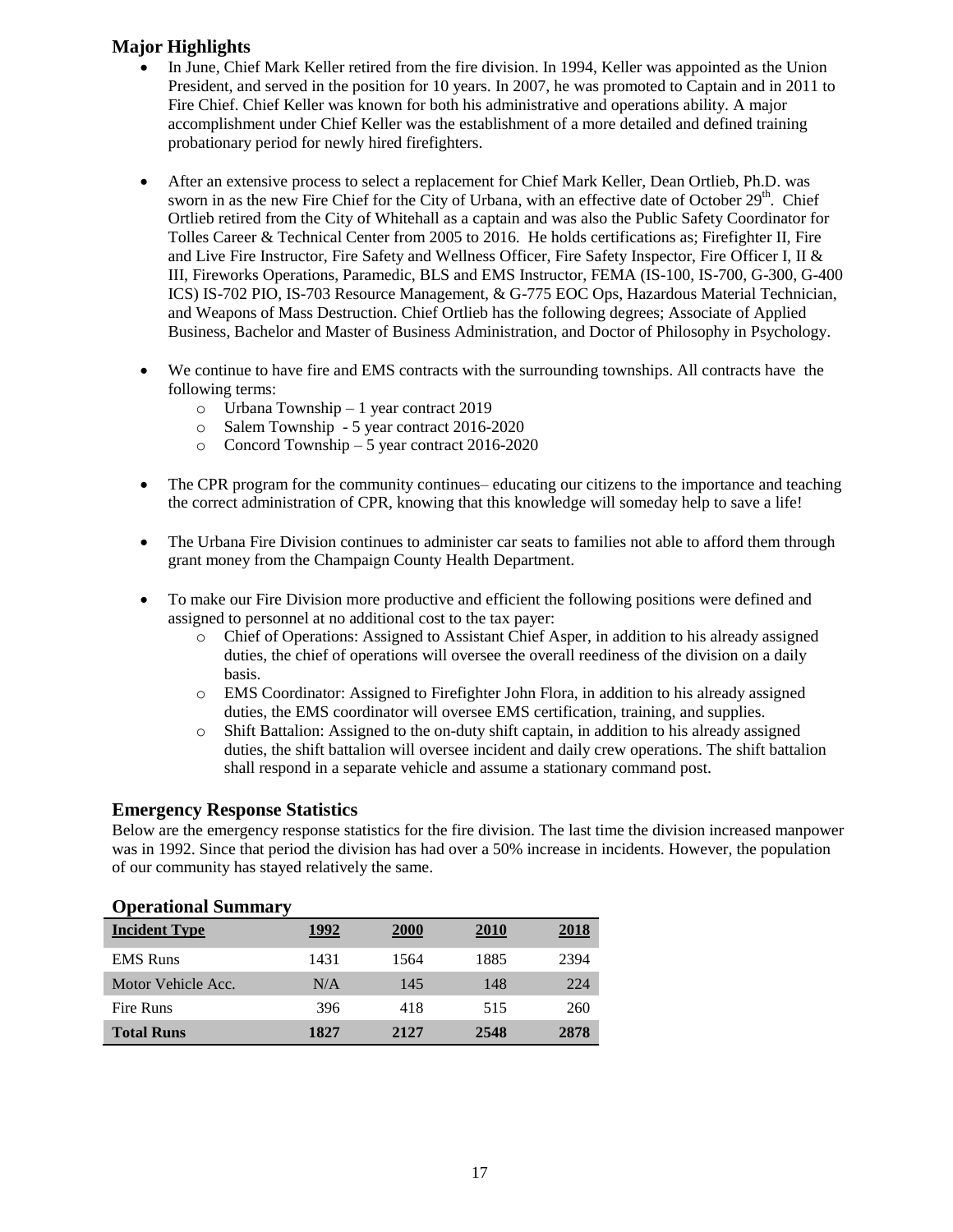| Vehicles                      |             |                |                           |                                         |
|-------------------------------|-------------|----------------|---------------------------|-----------------------------------------|
| <b>Vehicle</b>                | <u>Year</u> | <b>Mileage</b> | Life<br><b>Expectancy</b> | Projected<br><b>Replacement</b><br>Cost |
| Medic 1                       | 2017        | 11,716         | 10                        | \$250,000                               |
| Medic 2                       | 2007        | 97,787         | 10                        | \$250,000                               |
| Medic 3                       | 2001        | 187,125        | 10                        | \$250,000                               |
| Engine 1                      | 2004        | 54,154         | 20                        | \$600,000                               |
| Engine 4                      | 1997        | N/A            | 20                        | N/A                                     |
| Tanker                        |             | N/A            | 20                        | N/A                                     |
| Truck 1                       | 1997        | 28,139         | 20                        | \$1,200,000                             |
| Brush 1                       | 2004        | N/A            | 10                        | N/A                                     |
| Chief 1                       | 2013        | 40,000         | 8                         | \$40,000                                |
| Chief 2                       | 2018        | 3,200          | 8                         | \$40,000                                |
| Utility                       | 2018        | 4,737          | 8                         | \$40,000                                |
| Rehab 1                       | 1991        | N/A            | 10                        | N/A                                     |
| Haz Mat 1                     | 1981        | N/A            | 20                        | N/A                                     |
| <b>Fire Safety</b><br>Trailer | 1998        | N/A            | 20                        | \$50,000                                |

\*E4, Tanker, and Brush 1 owned by Urbana Township

#### **Summary**

When Chief Ortlieb took office he had three main priorities. The first was to be more than a 911 response service, which means we are conducting EMS and Fire prevention, engaging in the schools, working with community partners to help our individuals with challenges, and telling our story on social media. The second priority was to make sure we are using the tax payer's money wisely. An example of prudent financing, since 2002 the division has been granted more than one million dollars in FEMA grants at the cost to the city of \$53,000. The final priority for the division was to define manpower in a way that assures the best EMS and fire response to our community.

The early focus was to determine the type and frequency of incidents to determine which vehicles should take priority. Based on run statistics, it was determined in 2018 that the division received over six EMS runs and one fire run a day. Incident command was utilized on all of the Division's incidents. It should be noted that motor vehicle accidents counted for both EMS and fire runs in computing the statistics since both EMS and fire respond to accidents.

On average we have two or more incidents happening at the same time about once a day. Therefore, it is likely in the near future that we will not have ample resources to fight a fire or save a life if we are tied up on two other incidents at the same time. Urbana Fire Division is the only full-time (24/7) department in the area, limiting our ability to rely on additional help from outside departments. We will develop a sustainable plan to continue providing the sufficient amount of resources necessary to meet the ever-growing needs of our community.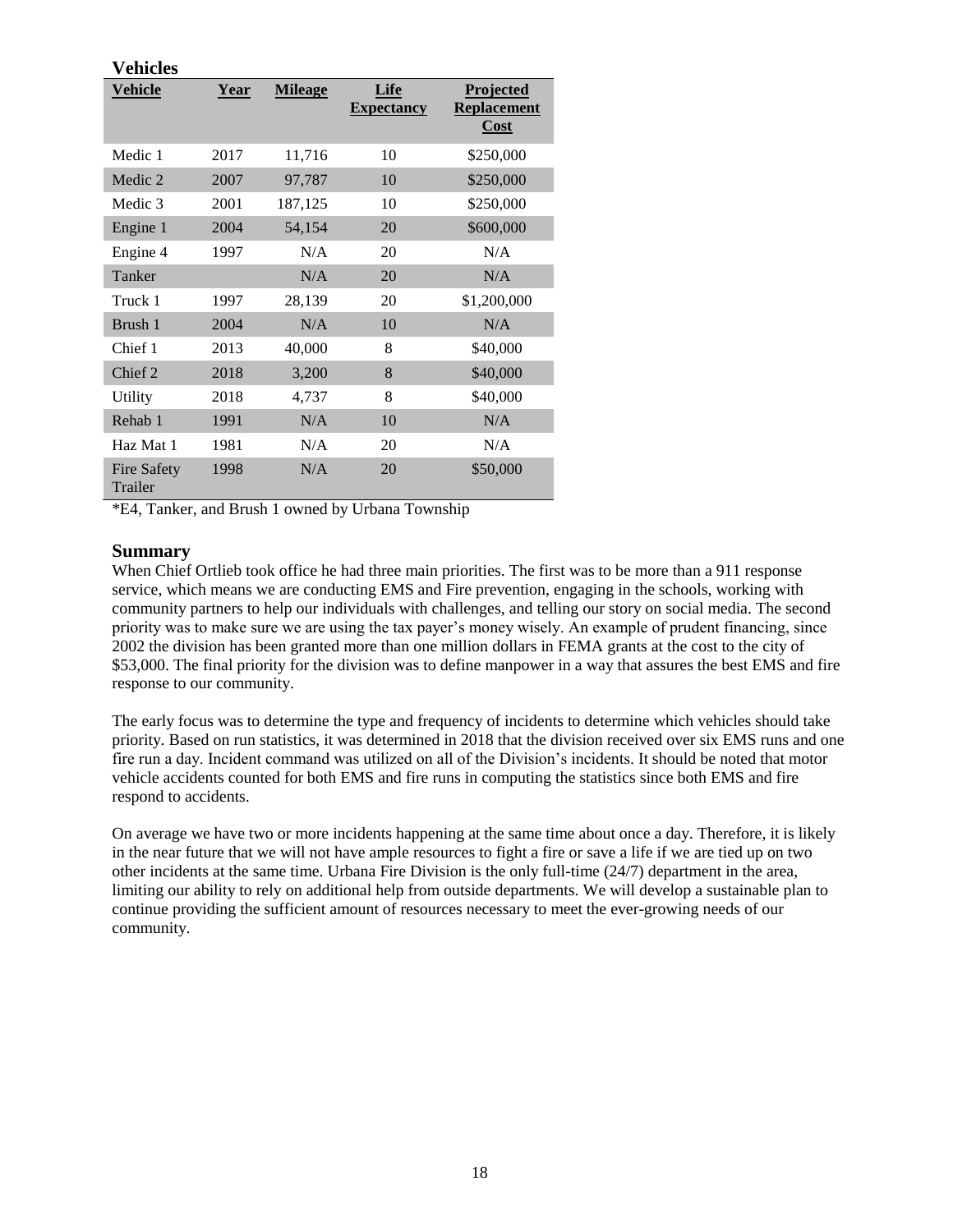## **Law Office**

### **Law Director**

#### **City Council Meetings/Work Sessions**

The Law Director attended regular City Council Meetings and Work Sessions, to provide guidance on procedure and to answer any legal questions that may arise. He also availed himself to all members of Administration and Council for legal advice and representation as pertains to any matter involving the discharge of their duties and responsibilities as representatives of the City of Urbana, Ohio, and as to any matters which arise during those meetings.

#### **Ordinances and Resolutions**

The law Director reviewed any Ordinances and/or Resolutions drafted by any Department, and also drafted and submits Ordinances and/or Resolutions when needed for any issues. The review is for correctness, but also to assure that the underlying objective of the Legislation is being met by the draft. In 2018, in addition to this, implemented a policy of Legislative sponsorship, under which a member, or members, of council sponsor selected legislation.

#### **Inter-Departmental Outreach**

Occasionally, the Law Director is approached by employees and/or heads of Departments to assist with various legal matters, such as collection letters, review of leases/contracts, correspondence to individuals affected by policy, Notice letters, and Cease and Desist letters.

The Law Director worked hand-in-hand with a number of Departments including, Planning and Zoning, Cemetery, Water, Fire, Police, Engineering, Human Resources, Water Reclamation, Airport, Streets, and Finance.

#### **Community Outreach**

The City works diligently to spearhead and to coordinate efforts between itself and a myriad of outside entities, such as the Chamber of Commerce, the LUC, the Township Trustees, the County Commissioners, the Health District, and the Historical Society.

#### **Administrative Responsibilities**

The Law Director works directly with the Mayor and the heads of Administration and Finance to coordinate and oversee the smooth, efficient and cohesive operation of the City of Urbana, Ohio.

Weekly meetings were held throughout the year, at which the Law Director conferred and participated in dialogue with the Mayor and the heads of Administration and Finance. The Law Director came prepared to update the group regarding any and all matters pending and pertinent to the administration of the City, and to report the progress on all projects.

#### **Code Enforcement**

Planning and Zoning, Administration, and the Law Director work hand-in-hand to assure that all provisions of the Urbana Codified Ordinances, and specifically, those provisions pertaining to nuisances and zoning violations, are being adequately enforced.

Throughout the 2018 calendar year, the Law Director spent a substantial amount of time working with Zoning and Nuisance, assisting them in enforcement.

#### **Contract/Legal Document Review/Modification**

Numerous City projects requiring complex legal documentation and process including, but not limited to, bidding contracts, construction and remediation projects, interaction with the Townships and Champaign County, issues involving the Historical society, Community Development, and so forth were brought forth. Each involves the office of the Law Director, some merely for review, others for more detailed participation.

#### **Easements, Appropriations and Other Civil Matters**

The Law Director represents the City in matters of easements, appropriations, takings, and/or civil cases. He also appeared in Court for suits regarding unpaid utility bills.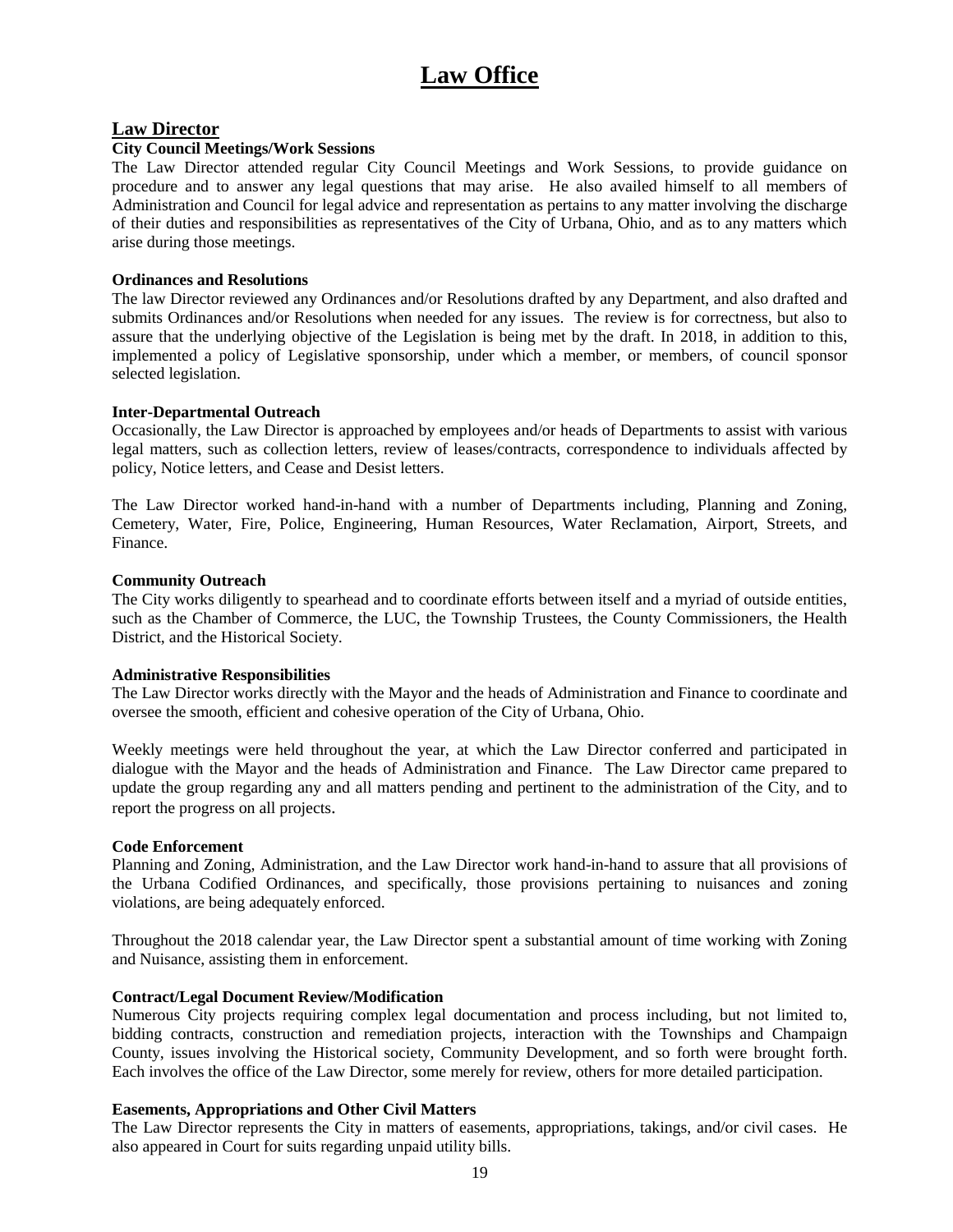## **Municipal Court Prosecutor**

The fundamental responsibility of the Municipal Court Prosecutor is to represent the State of Ohio, the City of Urbana, and/or the Villages in Champaign County, in the Champaign County Municipal Court, for all misdemeanors and for any felony cases filed in that Court.

#### **Cases Prosecuted**

In 2018, the Prosecutor's office processed:

- 94 Preliminary Hearings (Felony);
- 1046 Misdemeanor Criminal Charges;
- 2646 Traffic Cases (other than OVI);
- 158 OVI Cases; and
- 37 Other cases (Nuisances, etc).

This includes all matters, whether resolved by admission, plea, at pretrial, at a trial to the Bench, or by Jury Trial.

#### **Case Reviews**

In addition to prosecuting cases, the Municipal Court Prosecutor reviews fact patterns and evidence on behalf of law enforcement, to determine whether it would or would not be appropriate to file any charges in a particular case. Generally, the Prosecutor is approached to review cases which require analysis of complex legal application of the law to the facts. They may also involve other issues, such as mental and/or physical impairment of suspects, and how diminished capacity might affect charges. In 2018, the Municipal Court Prosecutor was approached by, and reviewed cases for, increased numbers of members of the Champaign County Sheriff's Office, the Urbana, St. Paris, and the Mechanicsburg Police Departments.

#### **Code Enforcement**

When called upon to so do, it is the burden of the Municipal Court Prosecutor to both draft and file the criminal complaints alleging misdemeanor violations of the Urbana Codified Ordinances, and to prosecute same. In 2018, the Municipal Court Prosecutor filed multiple criminal charges in matters of continued violations of zoning and/or nuisance provisions of the Urbana Codified Ordinances.

#### **Victim Advocacy**

The Municipal Court Prosecutor's Office has established a Victim's Advocate program, which offers comprehensive victim services including, but not limited to, referral for counseling services, support in court and throughout the legal process, and assistance in securing restitution. In 2018, through utilization of the VOCA Grant, which was successfully secured, the Municipal Court Prosecutor's office assisted countless victims of crime through the legal process.

#### **Law Enforcement Training**

On occasion, the Law Director assists law enforcement with training and updating the Departments regarding legal trends and/or developments. In 2018, the Municipal Court Prosecutor conducted a training seminar to certify members of law enforcement to administer oaths. This will allow officers and deputies to notarize criminal complaints drafted by other members of law enforcement. Further, he educated various members of law enforcement as to various nuances of certain statutes and Ordinances, and as to the application of Marsy's law to their cases.

#### **Contracts for Prosecution Services**

The Municipal Court Prosecutor has contracted to provide prosecution services to Champaign County, and the Villages of St. Paris and Mechanicsburg.

#### **Diversion**

In 2018, the Municipal Court Prosecutor successfully set up and implemented the Champaign County Municipal Court Diversion Program. This program allows offenders whom the Prosecutor believes will not reoffend, and who otherwise qualifies, to enter a Diversion Program to avoid conviction of various offenses, namely, drug and alcohol-related offenses. The Diversion program provides counseling and other support services to such individuals, in an effort to minimize the risk of recidivism. In the event that the offender successfully completes the Diversion Program, the Prosecutor drafts and files a Motion to Dismiss the charge and to Seal the Record. Since its inception in February of 2018, the Program has accepted 23 cases for diversion, with a 95% success rate.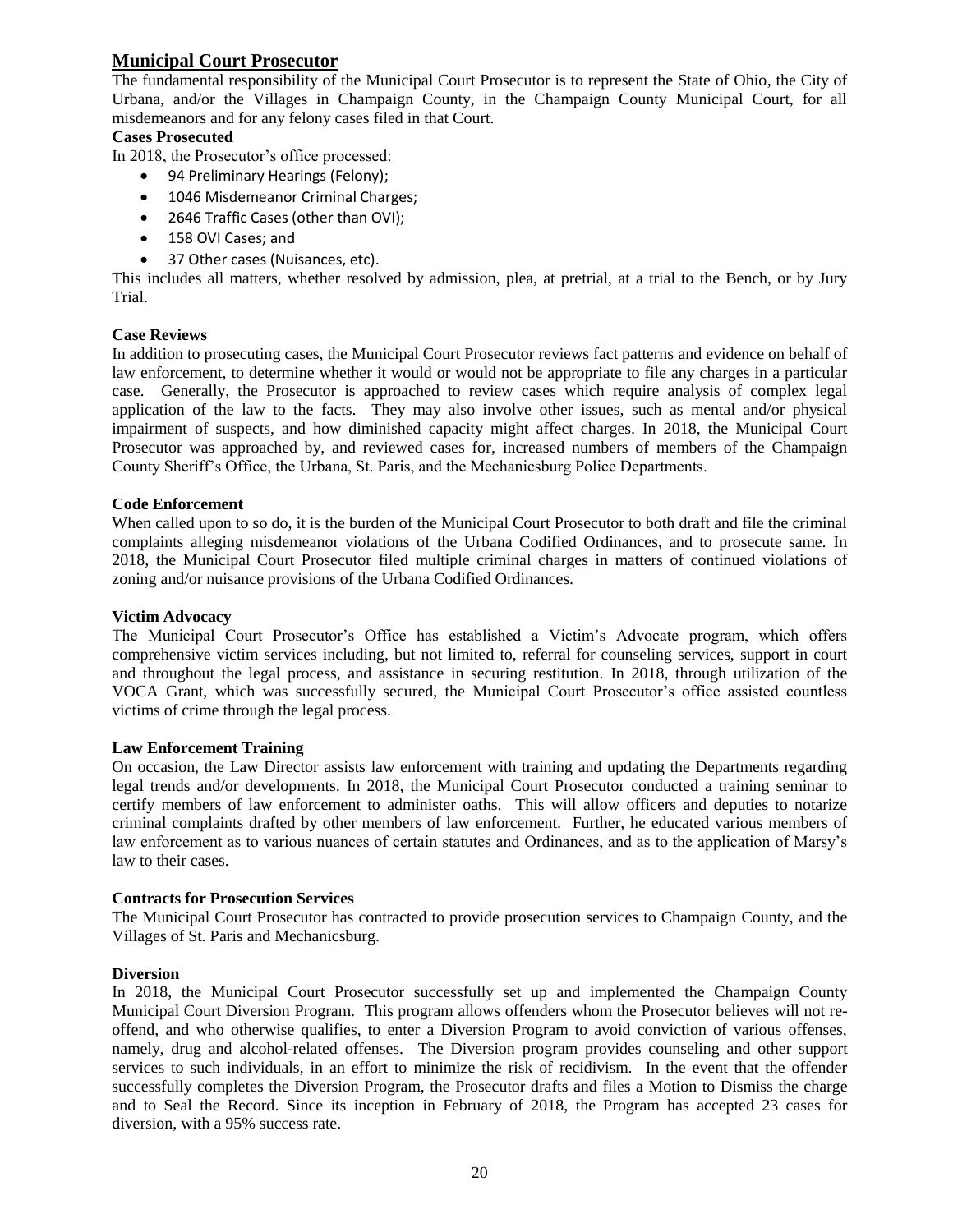## **PARKS & RECREATION**

### **Operations Summary**

- Grounds and Facilities Maintenance
	- o Completed a productive and efficient mowing season with 8 seasonal employees; this included much of the City wide mowing, nuisance mowing, general equipment maintenance, minor facility upkeep, as well as field prep for organized sports activities
- Park Activities
	- o Champaign Family YMCA completed their first year running both youth rec baseball/softball and soccer programs, which were a great success with increased participation for all sports.
	- o The YMCA also managed and operated The Wendell B. Stokes Swimming Pool for a second straight year, which hosted the YMCA youth swim team, Flying Fish, for practice and swim meets.
	- o Urbana Ramjets Boys Youth Baseball Organization, consisting of four different teams in separate age groups, competed for the first time using the Melvin Miller Park ball diamonds. This brought spectators in from the Springfield, Dayton and surrounding areas on at least 20-25 occasions. For the previous two seasons, the Ramjets Organization only utilized the Gwynne St. ballpark, but expanded to Melvin Miller Park in 2018 because of additional growth in participants.
	- o Worked with Champaign County Arts Counsel to provide Concerts in the Park
	- o Hosted Summerfest '18 in collaboration with the local Lions Club, which included a variety of merchandise and food vendors, several activities for the kids, fishing derby, open swim at the pool, a sand volleyball tournament, a men's slow pitch softball tournament, music on the stage and a beer tent.
	- o Hosted United Service Day; students and volunteers assisted in bike path clean-up
	- o Urbana University students assisted in park clean-up; organized by Alicia Titus Peace Fund
	- o United Rehabilitation Services (URS) participated in their guided work program, subsidized by the State of Ohio, giving their students a two week assignment with the purpose of teaching general labor skills, responsibility and ethics.
		- 1. Students were accompanied by a "work coach"
		- 2. A suitable project was given by Parks and Recreation which included cleaning, scraping and painting the handball courts and some park benches at Melvin Miller Park. They also mulched much of the playground adjacent to the pool.

## **Park Events**

We continue to host a variety of events including family picnics, birthday and graduation parties, group assemblies and community gatherings: to name a few…

- o Urbana High School Boys and Girls Tennis
	- o Lil Climbers tackle football teams practiced 4 nights a week
	- o NFL youth flag football completed another successful season
	- o Urbana Hilltop Disc Golf- ranked one of the top 10 courses in Ohio
	- o "Rock the Monument"
	- o "Hope for a Hero"
	- o "Fido's Swimfest"
- o "Serve a Soldier"
- o YMCA's "Turkey Trot"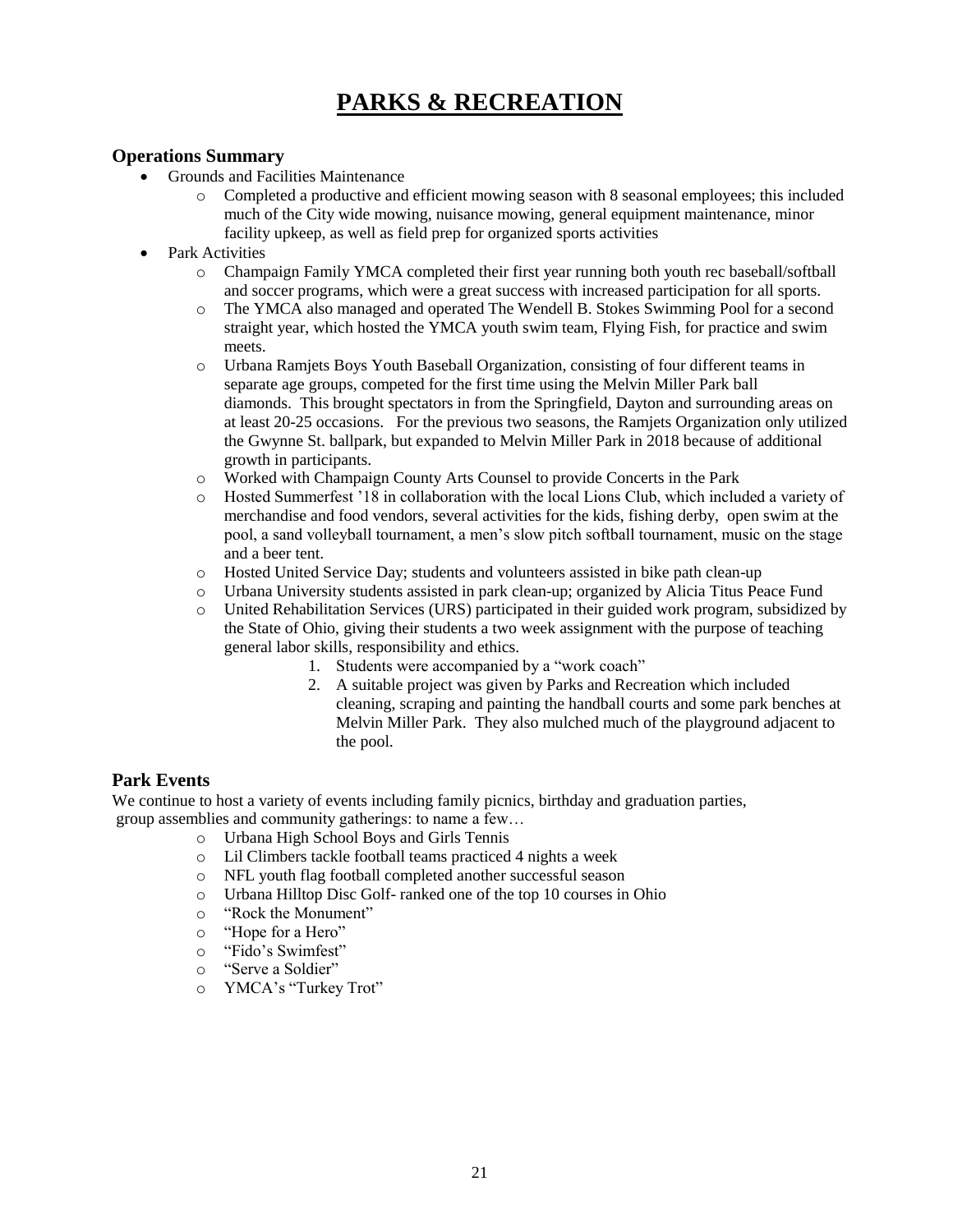#### **Park Improvements**

- Completed restoration of the Park Maintenance Building
- Worked toward cleaning, sorting and organizing Park Maintenance bullpen area
- Removed old signage and replaced with new, way finding signage throughout city and park
- Prepped and painted pool house exterior
- Crack fill, seal coat and line basketball and volleyball court surface; including removal of aged side hoops
- Crack fill, seal coat and line baseball, pool playground and tennis/ deck parking lots
- Removed and/or repaired playground equipment to PEP standard
- Constructed 44 new team benches made of plastic lumber
- Painted restrooms in Youth Sports Building
- Installed water line to (future) park maintenance building

#### **Sharing Our Vision for 2019 and Beyond**

- Completion of Nature Works Grant 25 Project, including fence replacement, HillTop Disc Golf expansion; updates to (tennis court) restroom facility
- Continue to develop and implement way finding and directional signage
- Continue to work with Parks and Recreation Board on projects involving:
	- o Memorial Benches
	- o Additional Shelter house needs
	- o Increased community participation, engagement and collaboration
	- o Development and construction of an inclusive playground
	- o Develop feasible long-range strategic plan

## **POLICE**

### **"Proudly Serving Our Community Since April 27, 1868**

#### **Mission**

## **"We, the members of the Urbana Police Division, pledge to provide professional, quality service with integrity and teamwork, to keep Urbana a pleasant place to live, work and visit."**

#### **Capsule of 2018 Activities**

On April 28, 2018, we began a year-long celebratory commemoration of the 150<sup>th</sup> Anniversary of the Urbana Police Division. On that night, we hosted over 125 invited guests including 13 living retired officers, local dignitaries, special guests and families with a formal dinner and program held at the DAV/VFW Brown Ridge Hall. During the program we enjoyed a dinner provided to us by Paul Poppel's Catering Service and an uplifting message from our Guest Speaker, State Representative Nino Vitale.

Chief Lingrell gave an overview of the past, present and future of the organizations, which included a final Shift Briefing for all officers, retired and current ones, to update them on a handful of the biggest cases from over the past 45 years that many of the retired and some of the current officers had a role in handling. New commemorative badges were issued to the current police division, and replicas of the badges depicted on Commemorative Coins, were awarded to everyone in attendance. Large stickers of the commemorative coins were also placed on all Urbana police cruisers. Three large framed display boards were made which consisted of historical documents, photos and news stories surrounding the history of the Urbana police division from the 1890's until now.

Special Awards were presented to each retired member of the agency, including copies of historic documents for each of them to have as well as a Commemorative Coin. Photographs were taken of the officers from the 1960's, 1970's, 1980's, 1990's and the current team of officers.

Special Awards were also presented to various members of the current police agency for special efforts in investigations handled over the past year. A new specially inscribed Bible, gifted to the Urbana Police Division by Chief Lingrell, was blessed by Pastor Michael Stewart of the Urbana First Christian Church. It was then used as the current officers of the police division, surrounded by our retirees, once again took the sworn Oath of Office, as given to them by Municipal court Judge, Gil S. Weithman.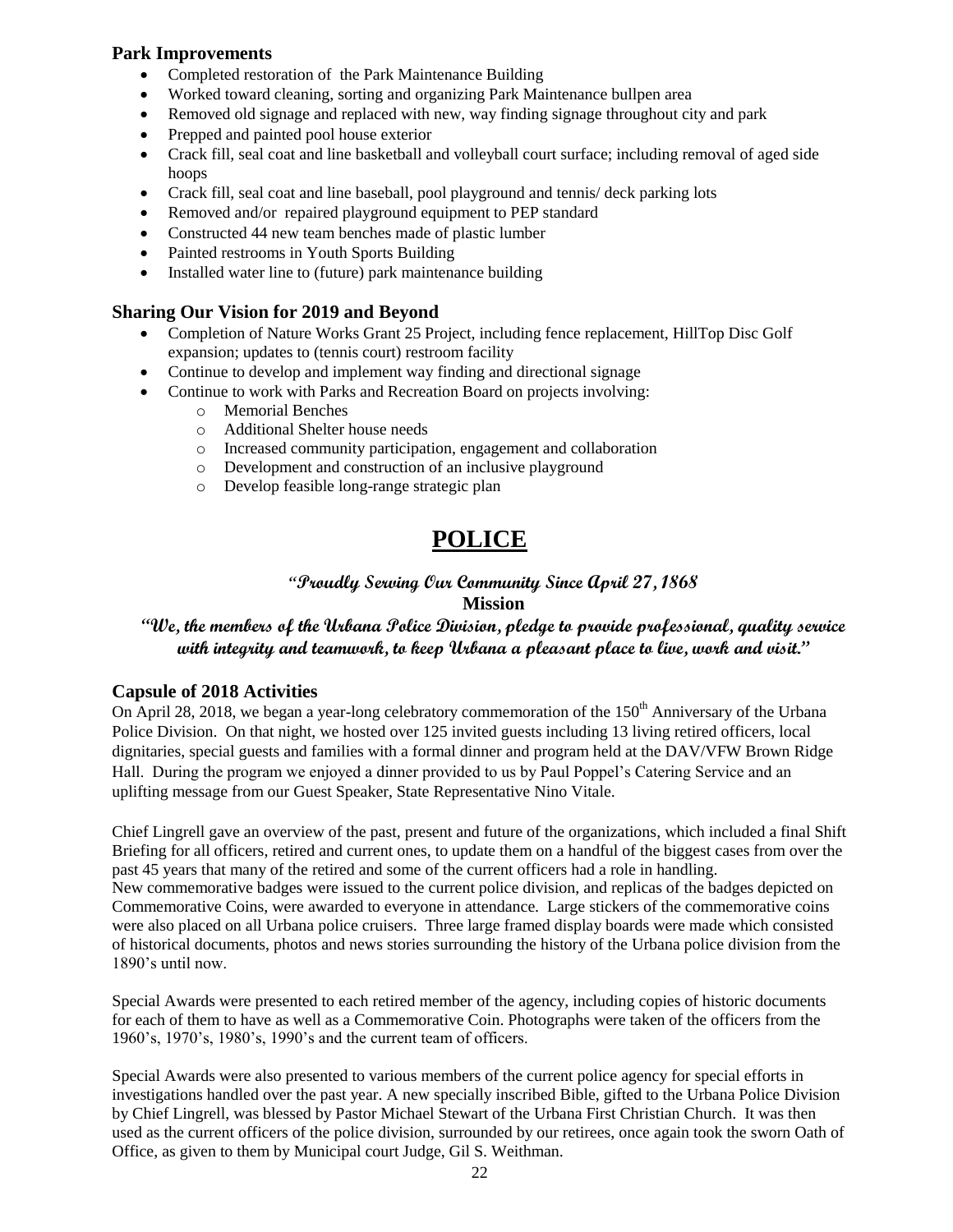## **Staffing**

With lower staffing levels early in the year, we were challenged trying to meet the needs of the community. By the end of the year we were authorized to increase our manpower to 21 officers, a much appreciated change; every new position helps us to maintain peace and order in our City. With retirements and the need for required basic training, we continue to be challenged to maintain a consistent 'boots on the ground' level of staffing. In 2018 we had the retirements of a 25-year veteran, Officer Steve Molton and 23-year veteran, Officer Mike Hughes. We welcomed new officers Seth Lingrell and Keith Hurst. We remain one officer short of 21 but hope to fill that vacancy during the  $1<sup>st</sup>$  quarter of 2019. Our hope is that in 2018 we will be able to improve our service position to meet our 'Mission' to serve the community.

We sadly said a final goodbye to Sergeant George W. Jumper (ret.), who died in October of 2018. Sgt. Jumper served the Urbana community, starting in 1971 until his retirement in 1996. Throughout his years of service, George was a weapons instructor and was responsible for helping to bring us into the technology age of computers and digital devices.

## **Ohio Collaborative**

The Urbana Police Division met the 2018 standards set forth by the Ohio Collaborative Community-Police Advisory Board and were certified by that board in July. We continue to work to maintain certification and to meet any new or required standards in 2019.

## **Opioid Deaths**

In 2018 Urbana police investigated 26 (we had 57cases in 2017) overdose cases, including the deaths of 2 (we had 7 deaths in 2017) people.

## **Drug Investigations**

Seven drug related search warrant raids were served on suspected drug houses throughout the city during 2018. Several covert drug investigations were also conducted throughout the city resulting in numerous arrests and indictments of drug traffickers and abusers in Urbana.

- 7 Search Warrant Drug Raids of homes were conducted in 2018.
- Drug arrest stats: **2018** 2017 2016 2015 2014 2013 2012 2011 550 724 620 611 302 308 171 108
- Several firearms were confiscated during investigations.
- We trained & certified three officers, bringing our total to five, who can conduct our in-house marijuana testing.
- We continued our partnership with the METRICH Drug Enforcement Unit.
- We solved many additional theft related cases through our successes in drug investigations.

## **Urbana University Shooting**

On November 6, 2018, police responded to the Urbana University Campus, at the Sycamore Hall Dormitory, regarding a shooting incident. Police secured the campus, with help from Campus Security and the Champaign County Sheriff's department. Although no one was wounded by the gunfire, two young men were injured during the fight involving the guns. The Ohio Bureau of Criminal Investigation Crime Scene Unit was requested to assist us in processing the shooting scene, collecting items of evidence to the shooting. Before the next day, Urbana police had been to Huber Heights, Cincinnati & Carlisle, Ohio identifying and locating five of the six subjects involved in the UU shooting incident. Five individuals have been indicted and four have been in custody. One remains at large and there are active arrest warrants out for this individual. Police determined that this was a drug deal / robbery that turned violent among two groups of young men, some of whom were UU students.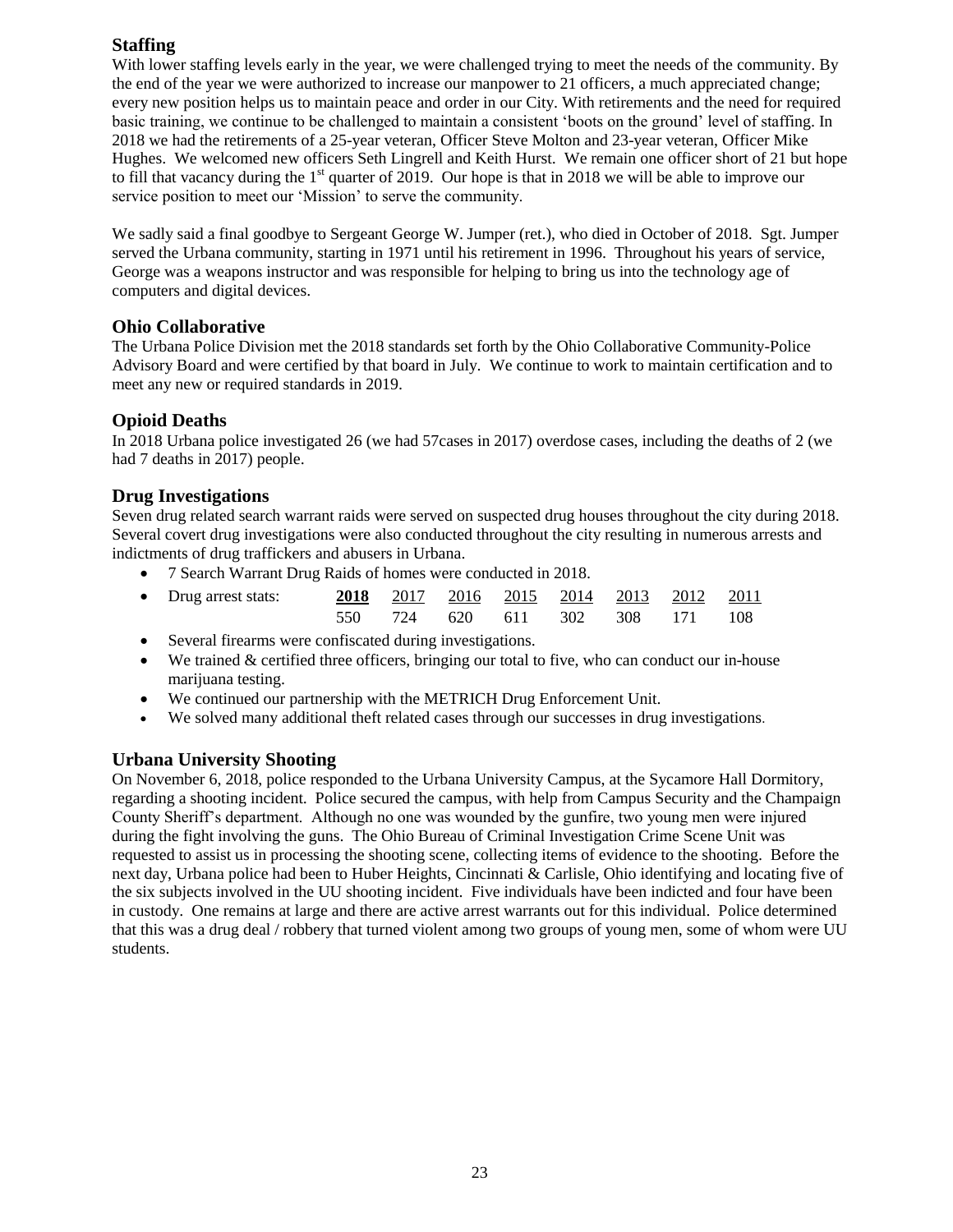## **Outreach Efforts in 2018**

We believe we must continue to meet the needs of our community in as many ways as possible by providing various Outreach efforts that will help us to maintain and/or develop lasting partnerships to strengthen professional relationships in our community.

- **Mascot "Officer Stanley"** appearances at Community events and for presentations
- FOP **Easter Egg Hunt** / April
- **Safety Town** / June The police division graduated our  $6<sup>th</sup>$  year of Safety Town classes with a ceremony in front of each participants' family and program sponsors. Sergeant Jason Kizer and Officer AJ Ervin provided the two, week-long Safety Town programs.
- **Special Olympics Law Enforcement Torch Run** / June A team of officers and family members raised money for, and then ran in the LE Torch Run for the  $2<sup>nd</sup>$  straight year. Our team raised \$475 for the cause.
- **Drug Drop-off** / April & October
- In August and December members of the police division, along with family and friends, prepared and served the monthly **Community Mea**l at the Episcopal Church of the Epiphany.
- In September, members of the police division participated in the "**Alicia Titus Peace Memorial**" 5-K run. We raised \$275 for our efforts, and the Titus family presented the Alicia Titus Peace Memorial Award to the Urbana Police Division for 2018.
- FOP **Halloween Treats** / October
- FOP **Community Christmas** / December -- provided Christmas gifts for over 85 Urbana children this year.
- **Public Speaking & Crime Prevention** programs

## **New Equipment in 2018**

- Patrol SUV
- New  $150^{th}$  Anniversary Badges
- Cellebrite Digital Extraction Forensics equipment (from a State Drug Task Force Grant)
- Two Portable Breath Testers (PBT's) paid for by the local Drug Free Youth Coalition to use at scenes involving alcohol violations.
- The police division was the benefactor of Rite Aid Pharmacy grant that provided our agency with a permanent Drug-Drop Box for our community to use to properly dispose of old or unused prescription medications. Our Drop Box is secured within the front vestibule to the Municipal Building.
- At no additional cost, we traded in our duty handguns and transitioned from our 40 Caliber semiautomatics to a 9 Millimeter semi-automatic handgun. We did this by also trading in our current weapons along with several confiscated/forfeited firearms that we had in our property system over the past several years.

## **Training 2018**

- Officer **Seth Lingrell** completed the *140th Basic Police Officer training* at the Ohio State Patrol Academy. At the close of 2018, Officer **Keith Hurst** is in the 141<sup>st</sup> class working towards completing his academy in January of 2019.
- Officer **Luke Hiltibran** became a certified *Physical Fitness trainer* for the agency.
- Officers **Logan Dunn & Sam Harris** completed *Crisis Intervention training*.
- Officer **Tyler Reasor** became certified as a *Drug Recognition Expert* through the National Traffic Safety board. He is the first ever Urbana officer to have this type certification. He is also our top officer for identifying and arresting OVI offenders.
- Officer **Kerrie Kimpel** received training in managing a *Property/Evidence Room*. She is now the officer in charge of the Urbana Police Division Property Control system, replacing Sgt. Jason Kizer.
- Officers **Casey Evans, A.J. Ervin, Kerrie Kimpel & Tyler Reasor** attended training on *Interviews & Interrogations* at OPOTA.
- **Chief Lingrell, Lieutenant Josh Jacobs and Sergeants Shawn Schmidt, Chris Snyder and Jason Kizer** received training on *Taking the Lead – Courageous Leadership.*
- **Lieutenant Jacobs** received training in *Managing/Investigating a Deadly Force incident*.
- **Officer Todd Pratt** received specialized training in conducting *Hostage/Barricaded Negotiations*, by the Columbus Police Division.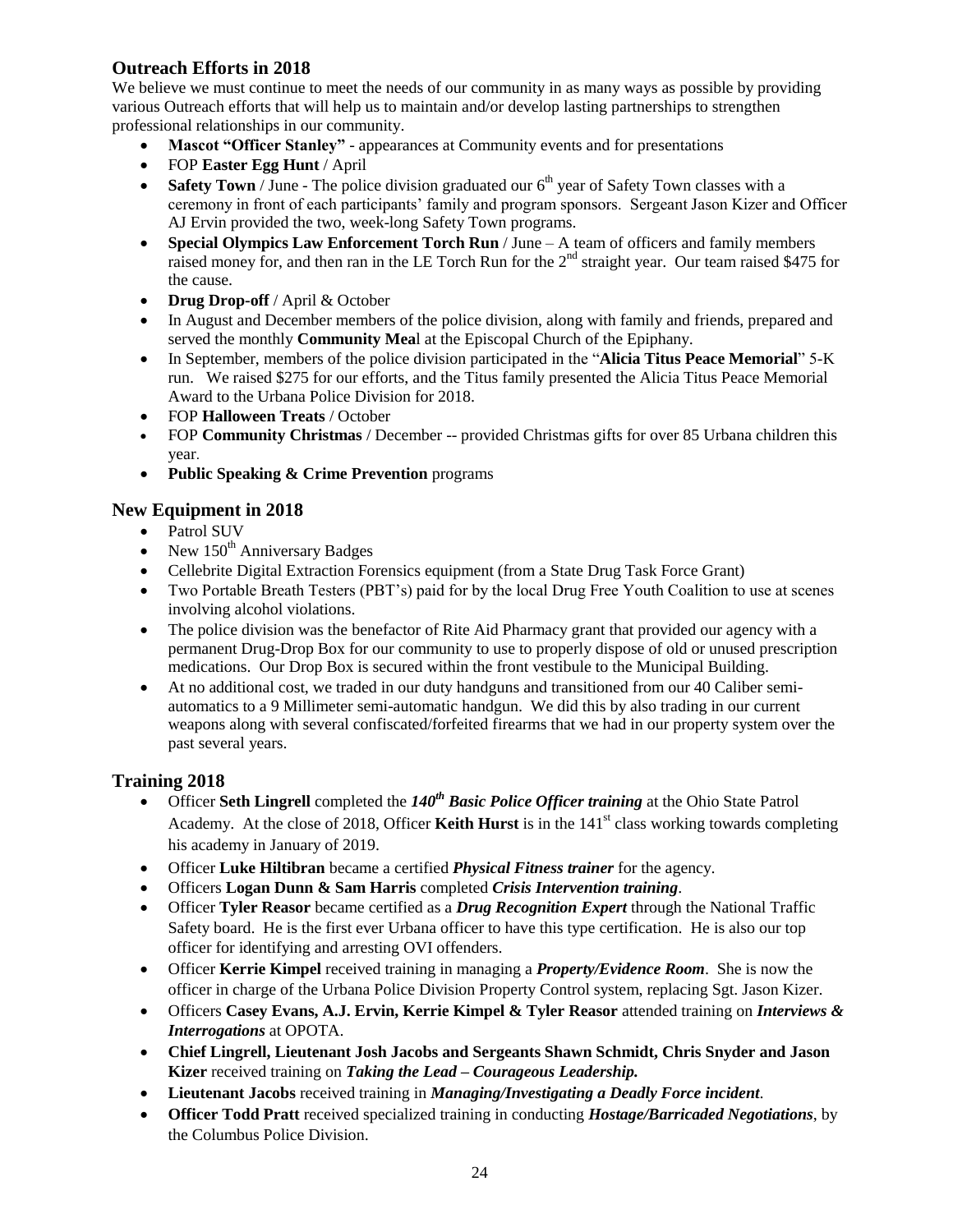- **Officers Luke Hiltibran, A.J. Ervin & Kerrie Kimpel** received specialized training in *the REID method of Interview & Interrogation.*
- In May the division hosted a two day in-service training on Advanced Roadside Impaired Driving Enforcement (*ARIDE)* to help officers learn how to observe, identify and articulate indicators of impaired driving caused by drugs and alcohol.
- Officers **Mike Cooper & Robbie Evans** attended *Field Training Officer (FTO) training* at Columbus State.
- Officer **Luke Hiltibran** attended *Advanced Criminal Investigations* training at OPOTA.
- In October the division hosted three days of OPOTA's *Driving & Firearms Simulators.*

## **Sharing Our Vision for 2019 and Beyond**

- Depending on the level of staffing increases, we hope to re-open our Criminal Investigative Unit sometime during 2018 to have specialized officers to deal with the more difficult, time-consuming type cases including death scenes, sex crimes, robberies and covert drug investigation.
- We hope to purchase a Special Response vehicle to be used at large incidents or events for transporting a large number of officers & equipment and to be used as an Incident Command Post during tactical incidents.
- Drug Investigations We will continue with our Drug Enforcement strategy begun in 2013.
- Implementing a Facebook page for the agency and completing a Recruitment Video with the help of Graham High School Technology students.

|                               | 2018   | 2017   | 2016   | 2015           | 2014   | 2013   | 2012   |
|-------------------------------|--------|--------|--------|----------------|--------|--------|--------|
| <b>Calls for Service</b>      | 14,688 | 14,279 | 13,158 | 13,191         | 13,116 | 12,851 | 16,167 |
| Arrests                       | 2,000  | 2,116  | 1,835  | 1,780          | 1,511  | 1,759  | 1,707  |
| Felonies                      | 402    | 546    | 415    | 375            | 305    | 291    | 168    |
| Misdemeanors                  | 1,598  | 1,570  | 1,420  | 1,405          | 1,206  | 1,468  | 1,539  |
| <b>Offense Reports</b>        | 2,288  | 2,271  | 2,123  | 1,956          | 1,763  | 1,898  | 2,049  |
| Homicides                     | 0      | 0      | 1      | 0              | 1      | 1      | 1      |
| Robberies                     | 1      | 5      | 6      | 3              | 4      | 6      | 3      |
| <b>Burglaries</b>             | 53     | 70     | 89     | 71             | 82     | 71     | 93     |
| Rapes                         | 15     | 6      | 5      | 9              | 12     | 7      | 9      |
| <b>Sexual Assaults</b>        | 25     | 23     | 15     | 27             | 19     | 9      | 16     |
| Assaults                      | 181    | 149    | 150    | 134            | 118    | 130    | 142    |
| Thefts                        | 398    | 433    | 378    | 445            | 432    | 425    | 516    |
| <b>Auto Thefts</b>            | 29     | 28     | 31     | 16             | 11     | 19     | 21     |
| Forgery/Fraud                 | 37     | 47     | 54     | 21             | 67     | 95     | 68     |
| Vandalism/Criminal Damaging   | 152    | 167    | 217    | 218            | 170    | 168    | 240    |
| Drug Offense                  | 404    | 529    | 417    | 409            | 302    | 308    | 171    |
| <b>Traffic Citations</b>      | 1,265  | 989    | 945    | 1,108          | 1,089  | 1,336  | 1,695  |
| OVI's                         | 96     | 86     | 50     | 82             | 94     | 108    | 105    |
| DUS's                         | 231    | 165    | 179    | 187            | 167    | 173    | 224    |
| Speed                         | 165    | 80     | 72     | 161            | 103    | 240    | 493    |
| <b>Traffic Control Device</b> | 57     | 41     | 52     | 36             | 31     | 51     | 91     |
| <b>Parking Citations</b>      | 37     | 25     | 18     | 33             | 47     | 31     | 232    |
| <b>Crash Reports</b>          | 421    | 405    | 460    | 403            | 424    | 380    | 419    |
| <b>Fatal Crashes</b>          | 0      | 0      | 1      | $\overline{2}$ | 0      | 0      | 1      |
| Mental Health Complaints      | 52     | 69     | 64     | 80             | 107    | 154    | 116    |
| Suicide (includes attempts)   | 36     | 23     | 17     | 33             | 35     | 41     | 33     |
| Curfew                        | 39     | 20     | 38     | 23             | 12     | 10     | 14     |
| Alarms                        | 911    | 887    | 807    | 981            | 493    | 423    | 454    |
| Dead Body (non-criminal)      | 17     | 10     | 14     | 17             | 16     | 19     | 16     |
| <b>Business/House Checks</b>  | 1,046  | 1,562  | 1,221  | 1,665          | 1,584  | 1,264  | 946    |

### **Urbana Police Division Activity Statistics**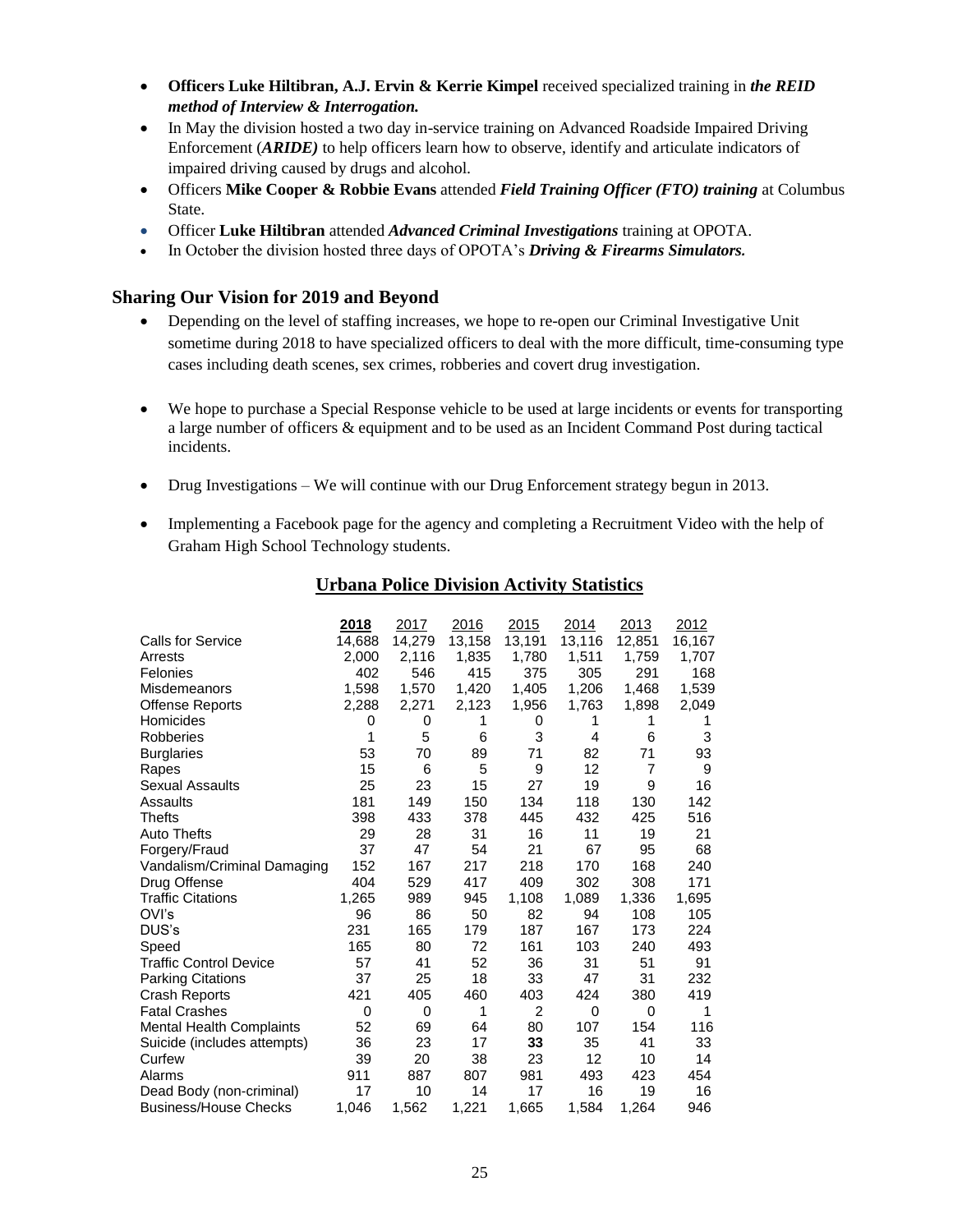#### **Special recognitions**

Throughout 2018 Division recognized several officers or citizens for their special efforts and successes to the division and to the community. Those honored were:

| <b>American Police Hall of Fame Criminal Investigation Award</b> |                    |                                   |                              |  |  |
|------------------------------------------------------------------|--------------------|-----------------------------------|------------------------------|--|--|
| <b>Sergeant Dave Reese</b>                                       |                    | <b>Sergeant Chris Snyder</b>      | Sergeant Jason Kizer         |  |  |
| <b>Officer Todd Pratt</b>                                        | Officer A.J. Ervin |                                   |                              |  |  |
| <b>Distinguished Duty Award</b>                                  |                    |                                   |                              |  |  |
| <b>Sergeant David Reese</b>                                      |                    | <b>Sergeant Shawn Schmidt</b>     | <b>Sergeant Chris Snyder</b> |  |  |
| <b>Officer Robbie Evans</b>                                      |                    | <b>Officer Brandon McCain (2)</b> | <b>Officer Cade Hunt</b>     |  |  |
| <b>Officer Casey Evans</b>                                       |                    | <b>Officer Tyler Reasor</b>       | <b>Officer A.J. Ervin</b>    |  |  |
| <b>Officer Kerrie Kimpel</b>                                     |                    |                                   |                              |  |  |
| <b>Chief's Challenge Coin Award</b>                              |                    |                                   |                              |  |  |
| <b>UPD Lieutenant Jack Holland (ret)</b>                         |                    | Nino Vitale                       | <b>Paul Poppel</b>           |  |  |
| <b>UPD Sergeant George Jumper (ret)</b>                          |                    | <b>Sheriff Matt Melvin</b>        | <b>Phil McMahill</b>         |  |  |
| <b>UPD Officer Don Richardson (ret)</b>                          |                    | <b>Matt Larmee</b>                | John Alexander               |  |  |
| <b>UPD Officer John Evans (ret)</b>                              |                    | <b>Vannessa Haley</b>             | <b>Nick Black</b>            |  |  |
| <b>Officer Kerrie Kimpel</b>                                     |                    | <b>Amy Collins</b>                | <b>Ashton Morgan</b>         |  |  |
| <b>Officer Casey Jennings</b>                                    |                    | <b>Robin Ballard</b>              | <b>Mark Keller</b>           |  |  |
| <b>Officer Cade Hunt</b>                                         |                    | Leslie Massie                     | Darrell Heckman              |  |  |
| <b>Officer AJ Ervin</b>                                          |                    | <b>Caitlin Lockard</b>            | <b>Nigel VanMeter</b>        |  |  |
| <b>Officer Tyler Reasor</b>                                      |                    | <b>Cody Stanley</b>               | <b>Steve Molton</b>          |  |  |
| <b>Officer Luke Hiltibran</b>                                    |                    | <b>Drew Goins</b>                 | <b>Jackie Schmidt</b>        |  |  |
| Susan J. Fornof-Lippencott                                       |                    | Kylee Stidham                     | <b>Brad Eckert</b>           |  |  |
| <b>Hope Stout</b>                                                |                    | <b>Dean Ortlieb</b>               | <b>Jim Aills</b>             |  |  |
| Jana Weithman                                                    |                    | <b>Gary Baker</b>                 | <b>Barry Wolfe</b>           |  |  |
| <b>Gerald Malanec</b>                                            |                    | <b>Charles Schlickler</b>         | <b>Melissa Sorensen</b>      |  |  |
| Virginia Rothman                                                 |                    | <b>Laura Anderson</b>             |                              |  |  |
| <b>Physical Fitness Award</b>                                    |                    |                                   |                              |  |  |
| <b>Chief Matt Lingrell</b>                                       |                    | Lieutenant Josh Jacobs            | <b>Sergeant David Reese</b>  |  |  |
| <b>Sergeant Shawn Schmidt</b>                                    |                    | <b>Sergeant Jason Kizer</b>       | <b>Officer Robbie Evans</b>  |  |  |
| <b>Officer Mike Cooper</b>                                       |                    | <b>Officer Brandon McCain</b>     | <b>Officer Cade Hunt</b>     |  |  |
| <b>Officer Casev Evans</b>                                       |                    | <b>Officer Luke Hiltibran</b>     | <b>Officer Tyler Reasor</b>  |  |  |

## **PUBLIC WORKS Water**

**Officer A.J. Ervin Officer Kerrie Kimpel Officer Logan Dunn**

The City of Urbana Water Department Administration and Employees are committed to produce a water supply that meets or exceeds all health, safety and quality requirements in the most cost efficient manner and with no or very little interruption. In addition to supplying safe drinking water, the Water Division also supports all other City Departments with equipment, labor and skill sets that lend to the shared resource commitment and value added efficiency goal.

#### **Operations Summary**

**Officer Sam Harris**

*Civilian Service Award* **Samantha Lupien**

The Water Division is responsible to the community for the delivery of water required for daily consumption, fire protection and industrial use. The following are numbers that reflect usage for 2018 and before.

|                                            | 2014                  | 2015        | 2016        | 2017        | 2018          |  |
|--------------------------------------------|-----------------------|-------------|-------------|-------------|---------------|--|
|                                            | Actual                | Actual      | Actual      | Actual      | <b>Actual</b> |  |
| <b>Million Gallons Pumped</b>              | 685.37MG              | 674.83 MG   | 669.95 MG   | 694.05 MG   | 687.49MG      |  |
| <b>Million Gallons per Day</b>             | $1.877 \,\mathrm{MG}$ | 1.848 MG    | 1.835 MG    | 1.901 MG    | 1.884 MG      |  |
| <b>Population of Urbana*</b>               | 11.525                | 11.547      | 11.425      | 11.405      | 11.618        |  |
| <b>Gallons per Person</b>                  | 162 Gal/Day           | 160 Gal/Day | 160 Gal/Day | 166 Gal/Day | 162 Gal/Day   |  |
| *www.biggestuscities.com (population Info) |                       |             |             |             |               |  |

26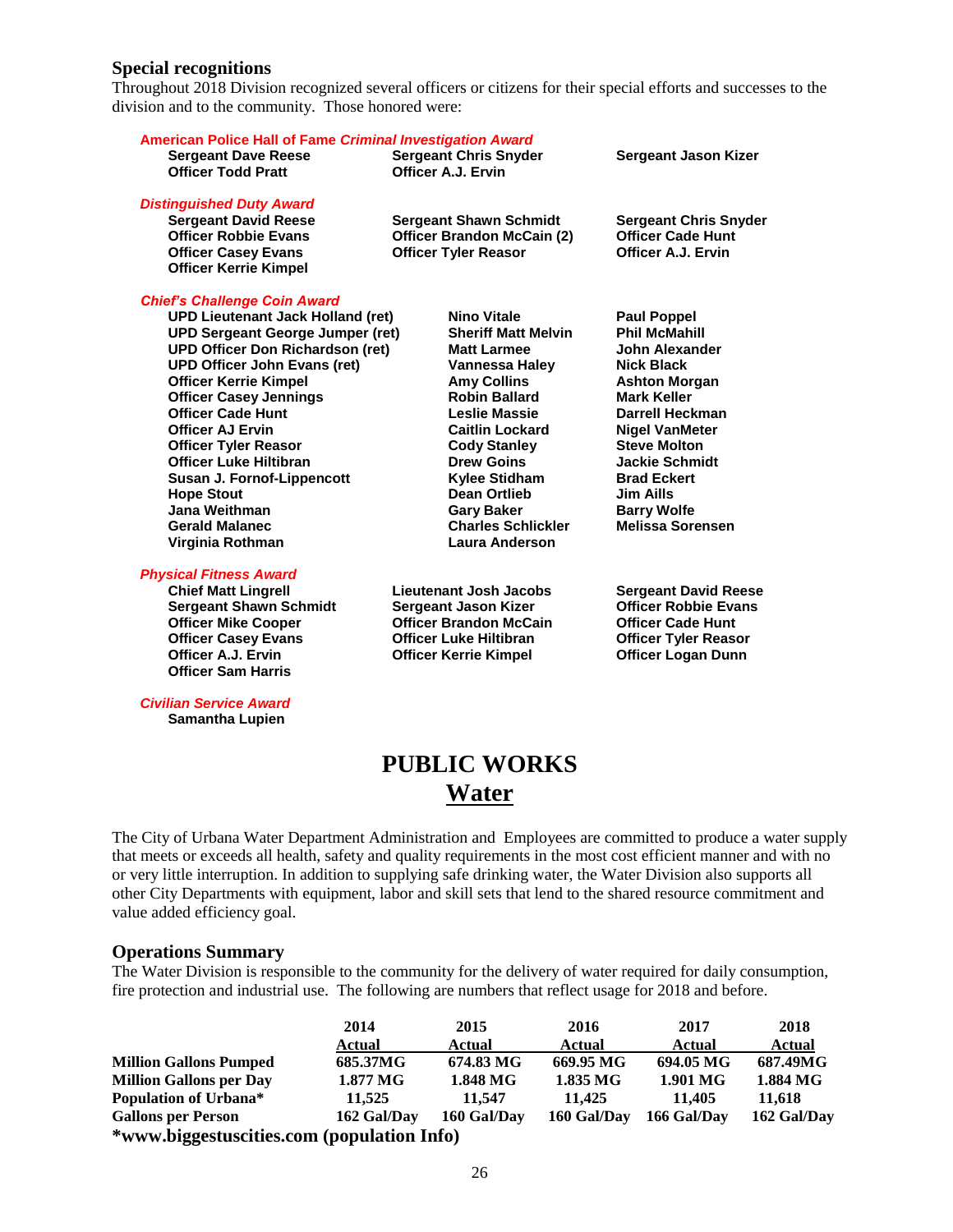## **2018 Distribution Repair Digs and Previous Years**

| 2013 | 2014<br>--- -   | 2015          | 2016 | 2017  | 2018       |
|------|-----------------|---------------|------|-------|------------|
|      | A etua.         | $\alpha$ tija | ctua | ctua. | ctual      |
| . .  | $\Omega$<br>LUJ | ບຸ            | Эb   | ◡     | ົາເ<br>. . |

- Repair digs totaled over 707 man hours with an average of 4.4 men and 5.06 hours per dig.
- Department overtime hours totaled 427.3 hours at a cost of \$13,239.00. These hours include weekend duty, snow plowing, water main breaks, locates, turn water services off/on , fire hydrant repairs and accidents, possible water main break investigation, just to name a few.

#### **2018 Accomplishments:**

- GIS/GPS program purchased and implemented
- New Valve Exercise Trailer Purchased
- 1 additional employee hired totaling 8 for the department
- Water Line installed on Dellinger Rd with Water and Street Department Employees
- Water line to new Park Building Installed with Water and Street Department Employees
- Federal EPA UCMR4 sampling completed
- 5,261 OUPS water line locate request
- Carbon Exchange at Old Troy Pike WTP
- Approximately 64,200 water meters read
- Replaced the  $\# 12$  well pump and motor at the St.Rt. 29 WTP
- Replaced Old Troy Pike Well # 9 pump & Motor and VFD
- Mobile telephone access to water treatment plants SCADA systems

#### **Sharing Our Vision for 2019 and Beyond**

- Capital Improvement goals for 2019 include:
	- o GPS/GIS locations completed for the distribution system
	- o Set up an Independent GIS/GPS Computer Station
	- o Dig truck equipped with hydraulics, air and Crane
	- o SCADA system re-design
	- o Begin computer generated work orders
	- o Plan for Booster Pump Station Replacement
	- o Grimes Well Field completion
	- o Round-a-bout water line replacement
	- o Have two employees obtain OEPA Class II Water Supply Certification
- Long Term Goals include:
	- o GPS/GIS Home Owner Water Service Locations Completed
	- o Fixed Base Water Meter Reading System
	- o Phase 2 Water Line Replacements
	- o Grimes Circle water Line Loop to Airport
	- o Dellinger Road Water Line Loop to Dugan Road
	- o East Side Water Modeling Study
	- o State Route 29 WTP Iron/Manganese Filter Discharge to Sanitary System
	- o Begin Study for Old Troy Pike WTP Take Over from Honeywell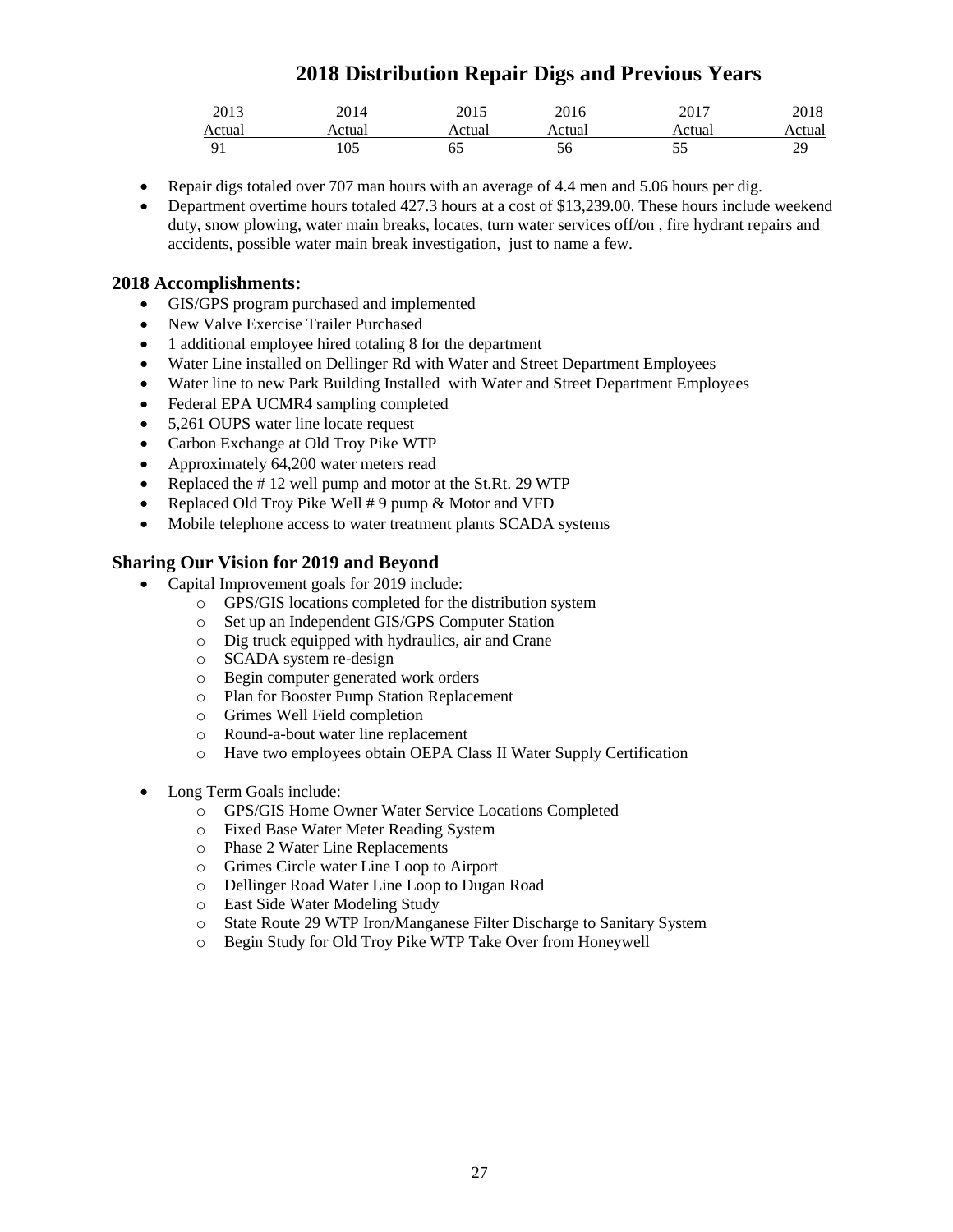## **PUBLIC WORKS Water Reclamation Facility (WRF)/Sewer**

#### **WRF/Sewer 2018**

The City of Urbana currently operates a 4.5 Million Gallon per Day (MGD) Water Reclamation Facility, NPDES Permit No. 1PD00011\*OD, effective December 1, 2015, and treats the municipal wastewater from the City and parts of Champaign County. The Plant is responsible for protecting the waters of the State of Ohio from pollution and is defined as a Publicly Owned Treatment Works (POTW). The NPDES Permit also requires the City to collect, sample, and treat all wastewater to very stringent standards, and requires the City to manage, monitor, and enforce an Industrial Pretreatment Program for all industries that discharge wastewater into the City's sanitary sewer system. The City of Urbana currently has 6 Industrial Users permitted under the Pretreatment Program. The IU's currently account for approximately 35% of Urbana's total daily flow. In addition to protecting waters of the State, the City of Urbana is regulated by the State of Ohio to protect public health. The City of Urbana maintains 77 miles of sanitary sewer and 1 major lift station located at the Vancrest nursing home. In 2018, we received 41 sewer calls, either due to potential back-up or sewer camera inspections needing done and 8 digs. Camera inspections of sewer laterals are a free service offered by the City to the citizens of Urbana.

## **2018 Year in Review**

- During the 2018 calendar year, the WRF treated 731 million gallons of wastewater, which is an increase of 15% compared to calendar year 2017.
- Recorded a total of 50.68" of precipitation in 2018. This was an increase of 3.27" compared to 2017 and 11.67" above 30 year average.
- As a by-product of domestic and industrial wastewater treatment, the City of Urbana produced 570 dry tons of bio-solids throughout calendar year 2018.
- The City of Urbana operates and maintains a Septage Receiving Facility with 14 registered haulers. In 2018, we accepted 4.6 million gallons of septic tank waste originating from Champaign and Clark counties. This was a 14% increase compared to 2017.
- The Urbana WRF staff currently consists of 2 staff members that hold a State of Ohio operator certification Class III licenses, and 5 operators holding Class I licenses.
- Sewer Maintenance staff completed cleaning and video inspection of sanitary lines in the  $2<sup>nd</sup>$  Ward.
- The EPA-required Local Limits Study was completed in 2018, with only 1 minor change recommended.

The Urbana WRF staff coordinates the monitoring of the closed landfill located at Children's Home Rd. There are 16 ground water monitoring wells and 12 homeowner wells currently required for testing consisting of 78 parameters for each well. The EPA-required semi-annual sampling events were completed in 2018, including weekly and quarterly gas monitoring along with homeowner well testing. A Statistical Evaluation continues on all landfill monitoring wells performed by our consultant in 2018.

Staff also oversees the Ohio EPA regulated Compost Facility located on Muzzy Rd. In 2018, we received 9,477 cubic yards of yard waste and distributed 770 cubic yards of compost.

## **Sharing Our Vision for 2019 and Beyond**

- As an upgrade to our current solids handling process at the WRF, design has been completed for a new Schwing Bioset screw press. Construction is expected to begin spring 2019, with tentative start-up for the new process late summer 2019. The new screw press replaces a 27 year old Belt Filter Press that has shown signs its age and nearing the end of its useful life, due to equipment breakdowns, maintenance demands and operator attention.
- $\bullet$  Staff has completed cleaning and camera inspection of sanitary sewer in the 3<sup>rd</sup> Ward with plans to complete the 4th Ward by year end.

The City of Urbana WRF staff is dedicated to serving the citizens of Urbana, while improving water quality and protecting the recreational uses of the Mad River.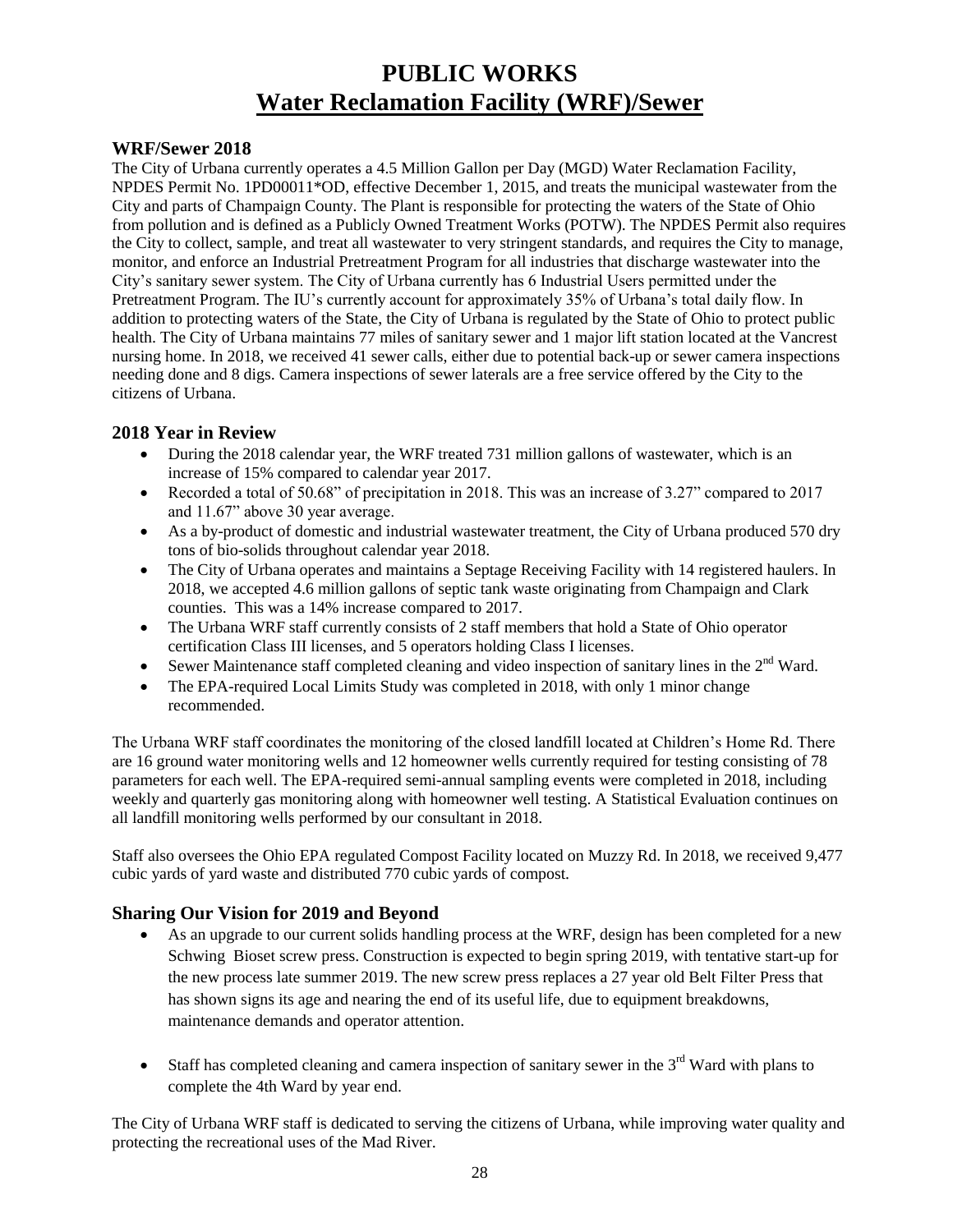# **PUBLIC WORKS Street**

### **Activity Summary:**

- Street Maintenance:
	- o Responsible for over seventy (70) miles of roadway within the corporation limits.
	- o 2018 recorded as a "normal" winter with approximately 800 tons of salt used
	- o 18 catch basins were replaced or repaired for our ageing storm system several storm sewer lines were also replaced or repaired.
	- o Assisted with tree removal and replacement throughout the City, including tree lawns, Oak Dale Cemetery and city parks system.
	- o Completed a full year of street sweeping for primary and secondary routes within the city
		- 207 tons of "cast-off" were hauled to the city landfill
		- Compared to 96 tons in 207;  $\sim$  215% increase in 2018
	- o Ongoing maintenance and repair of the traffic signals and designated street lights
	- o Installed new street signage west of Main Street
		- As per the Manual on Uniform Traffic Control Devices (MUTCD)
		- Remaining City streets scheduled for updated signage in 2019-2020
	- o Installed wayfinding signage for Melvin Miller Park, Urbana University and Mercy Memorial Hospital
	- o Continue to assist Police and Fire Departments with accident clean-up.
- Construction:
	- o The Street Department provides the necessary local support for all ODOT road projects.
- Misc. Items:
	- o Continued support to other City departments for emergencies and scheduled needs
	- o Continue support for the numerous community and citizen requests for Special Events including:
		- $\blacksquare$  15<sup>th</sup> Annual Art Affair on the Square
		- Home and Garden Tour
		- Candlelight tour of Homes
		- Block Parties, Car Shows/Cruise-Ins, Tractor Pulls
		- Hoopla Parade & Simon Kenton Chili Cook Off/Festival
		- Numerous installations/removals of banners at East and South entrances to the City.
		- Banner placement on decorative light poles
		- Christmas Holiday Open House Downtown
		- **Annual Christmas Parade**

#### **Sharing Our Vision for 2019 and Beyond**

- Prepare for and support the Monument Square Roundabout Upgrade
- Working under the recommendation of the City Tree Commission; plans are underway to oversee the removal of many tree lawn trees that have "poor" ratings
- Continue with professional support to all departments, helping to serve the residents of the city in the best way possible.